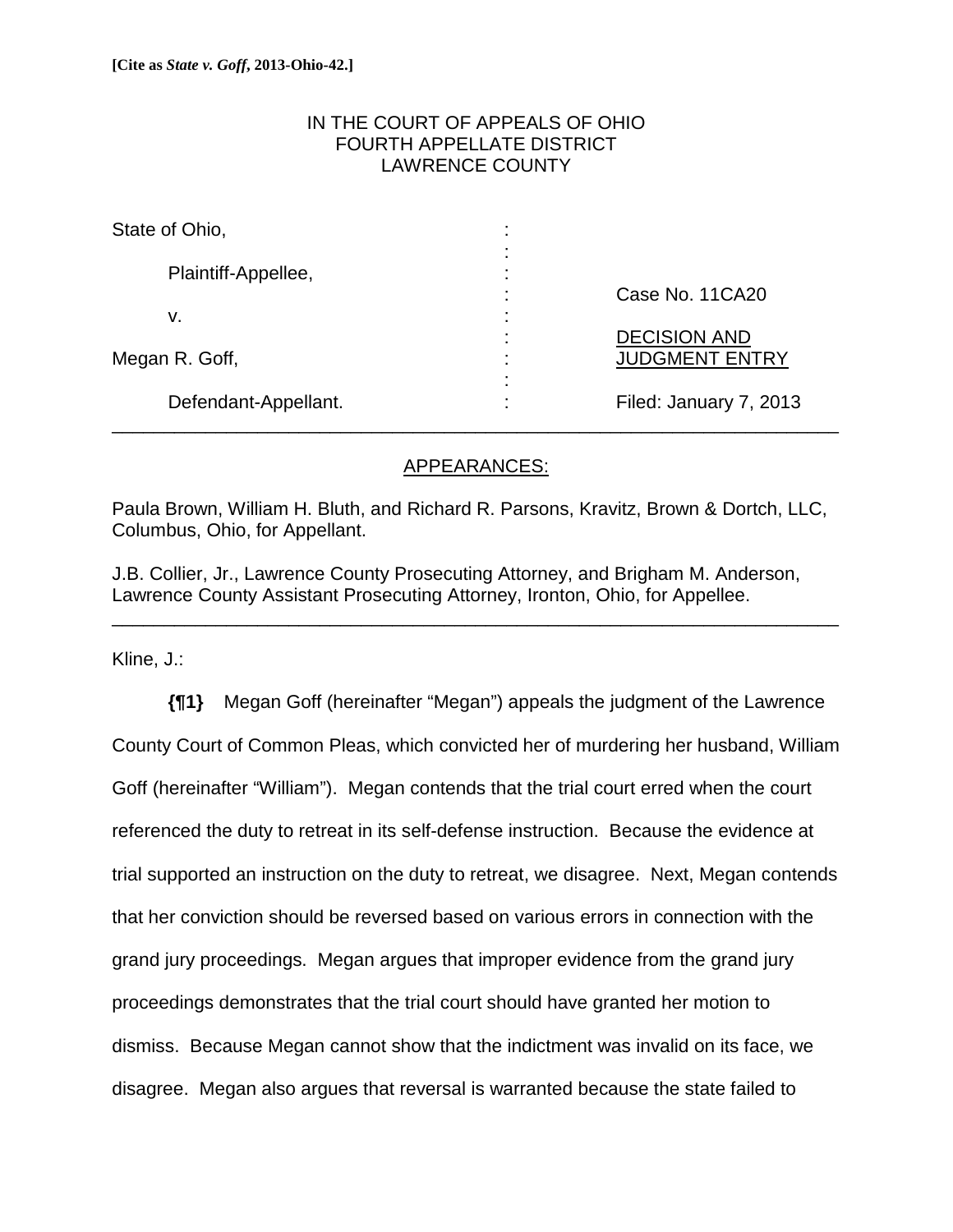record the entirety of the grand jury proceedings. Because Megan cannot show that she was prejudiced by this error, reversal is not warranted on this basis. Next, Megan contends that the trial court erred by failing to instruct the jury on the imperfect selfdefense doctrine. Ohio does not recognize the imperfect self-defense doctrine. Consequently, the trial court did not err when it refused to instruct the jury on the imperfect self-defense doctrine. Next, Megan contends that her conviction should be reversed because the trial court's murder instruction prevented the jury from considering the inferior offense of voluntary manslaughter. Because there was no evidence that Megan was under the influence of sudden passion or in a sudden fit of rage when she shot her husband, a voluntary manslaughter instruction was not warranted. Therefore, Megan cannot show that she was prejudiced by the trial court's alleged error. Finally, Megan contends that the trial court erred when it denied her motion to disqualify the Lawrence County Prosecutor's Office and one of the state's witnesses. Because Megan cannot demonstrate the prejudice necessary to justify granting a motion to disqualify, we disagree. Accordingly, we affirm the judgment of the trial court.

I.

**{¶2}** When Megan was 15 years old, she and her family moved next door to William. At the time, William was 40 years old, and he lived alone. Eventually, Megan and William developed a sexual relationship. Megan married William when she was 19 years old. When Megan was 21 years old, she gave birth to a daughter. A few years later, Megan gave birth to a son. Megan claimed that William was often emotionally abusive during the marriage. Additionally, Megan claimed that William had threatened to become violent on several occasions.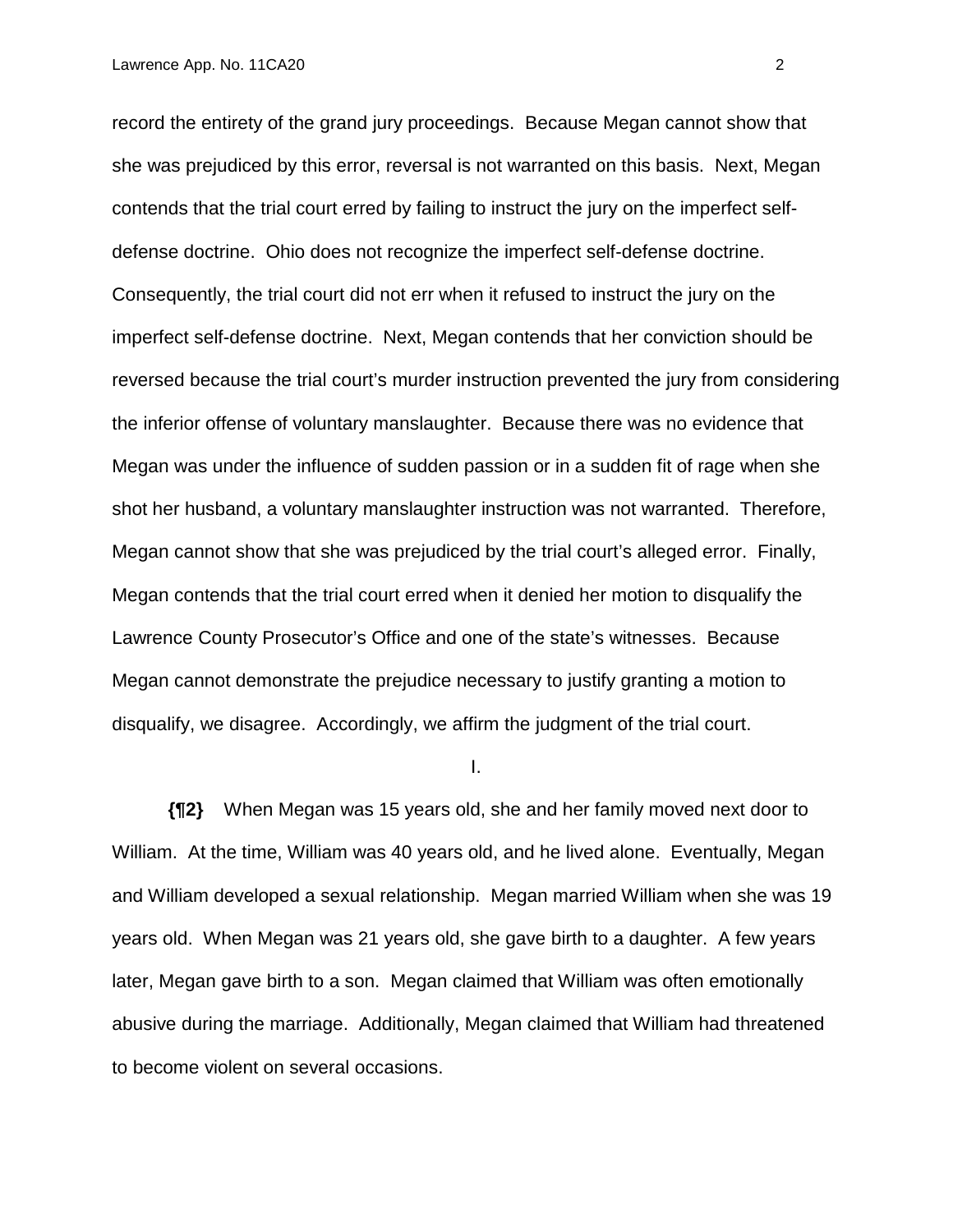**{¶3}** Megan and William's marital difficulties escalated in late 2005 and early 2006. Megan claimed that, during that time period, William told her that he was going to kill her and the children. According to Megan, William kicked the couple's son in the stomach on January 18, 2006. Later that same day, Megan left the marital residence with her children. They went to a domestic violence shelter in Kentucky. Megan also filed domestic violence charges against William. (As a result of the domestic violence charges, law enforcement removed 63 guns from the home.) In addition to filing the domestic violence charges, Megan initiated divorce proceedings.

**{¶4}** Megan claimed that William attempted to track her and the children down after they left the residence. While Megan and the children were staying at the domestic violence shelter in Kentucky, an employee of the shelter spotted a man resembling William near the shelter. This caused the shelter to go on lock down. Shortly after that incident, Megan and the children left the shelter. Eventually, they moved into an apartment in West Virginia.

**{¶5}** In early March 2006, Megan recorded a phone conversation that she had with William. (The recording was played at trial.) At the beginning of the conversation, Megan informed William that she was recording the call. During the conversation, William admitted that he previously said he was going to kill Megan and the children. He claimed the statement was for "shock value" based on statements Megan had made about suicide. (Megan responded by telling William that he was taking her comments out of context and that she had been referring to what she would do if she was ever terminally ill.)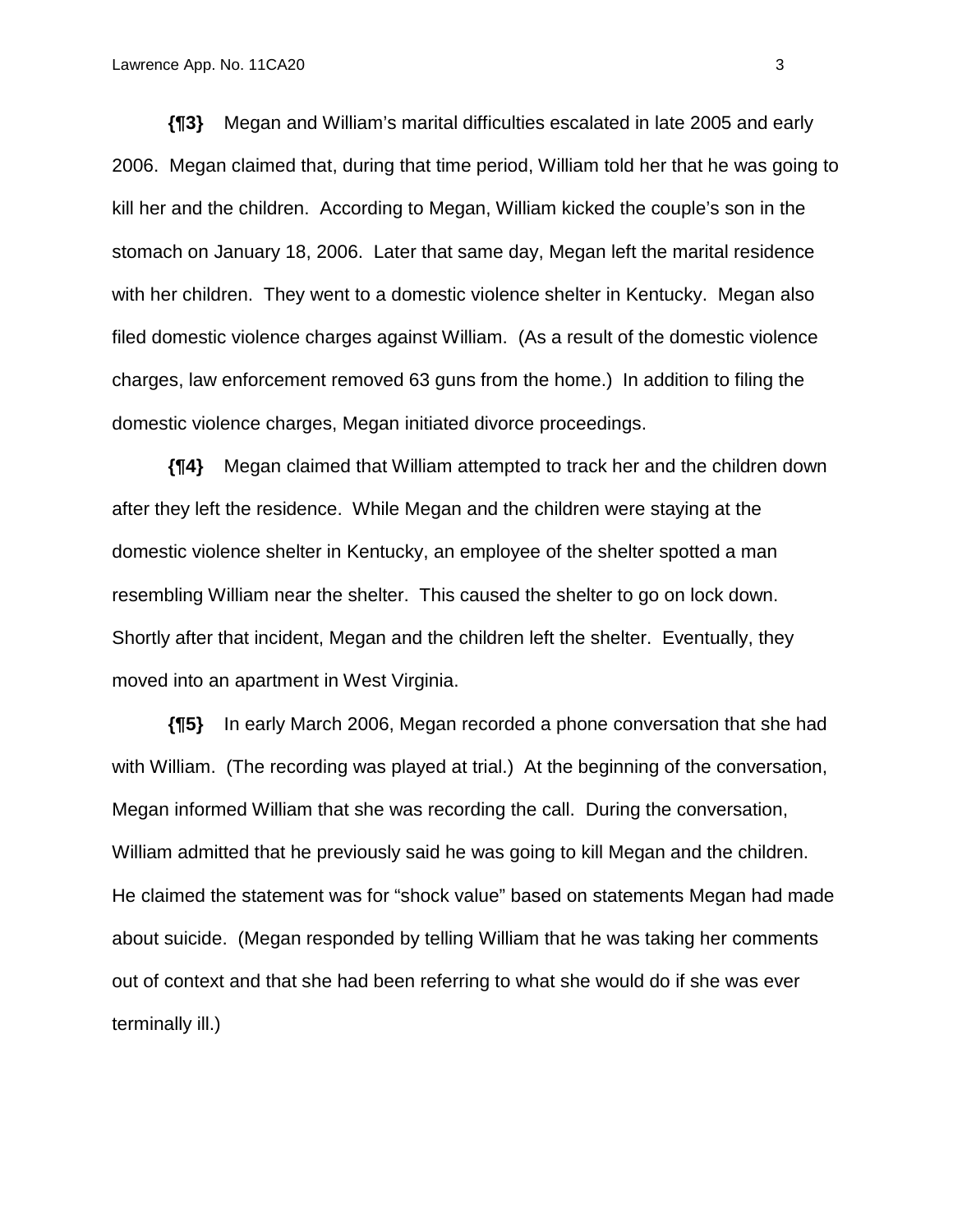**{¶6}** Apparently, Megan and William had at least one unrecorded phone conversation on March 17, 2006. According to Megan, William again told her that he would kill her and the children. She testified that, after speaking with William on March 17, she became convinced that he was going to carry out his threat.

**{¶7}** Megan drove to William's house on Saturday, March 18, 2006. She stated that she intended to persuade William to kill her but not the children. Megan claimed that she believed that if William killed her, it would somehow prevent him from killing the children.

**{¶8}** Megan arrived at the house armed with two handguns. (Megan claimed that she carried two guns because, earlier in their marriage, William had advised her to always carry two guns in case one of the guns jammed.) Megan testified that, after she knocked on the door, William answered and said, "I didn't think you had the guts." August 2011 Trial Tr. at 396. She also claimed that William told her to "get in here." *Id.* Next, Megan stated that, after she entered the house, she did not feel that she could get out of the house because William blocked the door. Megan testified that William told her that her mother "was going to have a birthday present and it was going to be two dead grand kids and a dead daughter." *Id.* at 402. (Megan's mother's birthday was on the following Monday, i.e., March 20.)

**{¶9}** Shortly thereafter, Megan shot William multiple times, and he died as a result of the gunshot wounds. Megan called 911 to report that she had shot William. The recording of the 911-call was played at trial. During the 911-call, the dispatcher struggled to convince Megan to calm down. Megan claimed she feared that William would still be able to harm her despite his multiple gunshot wounds.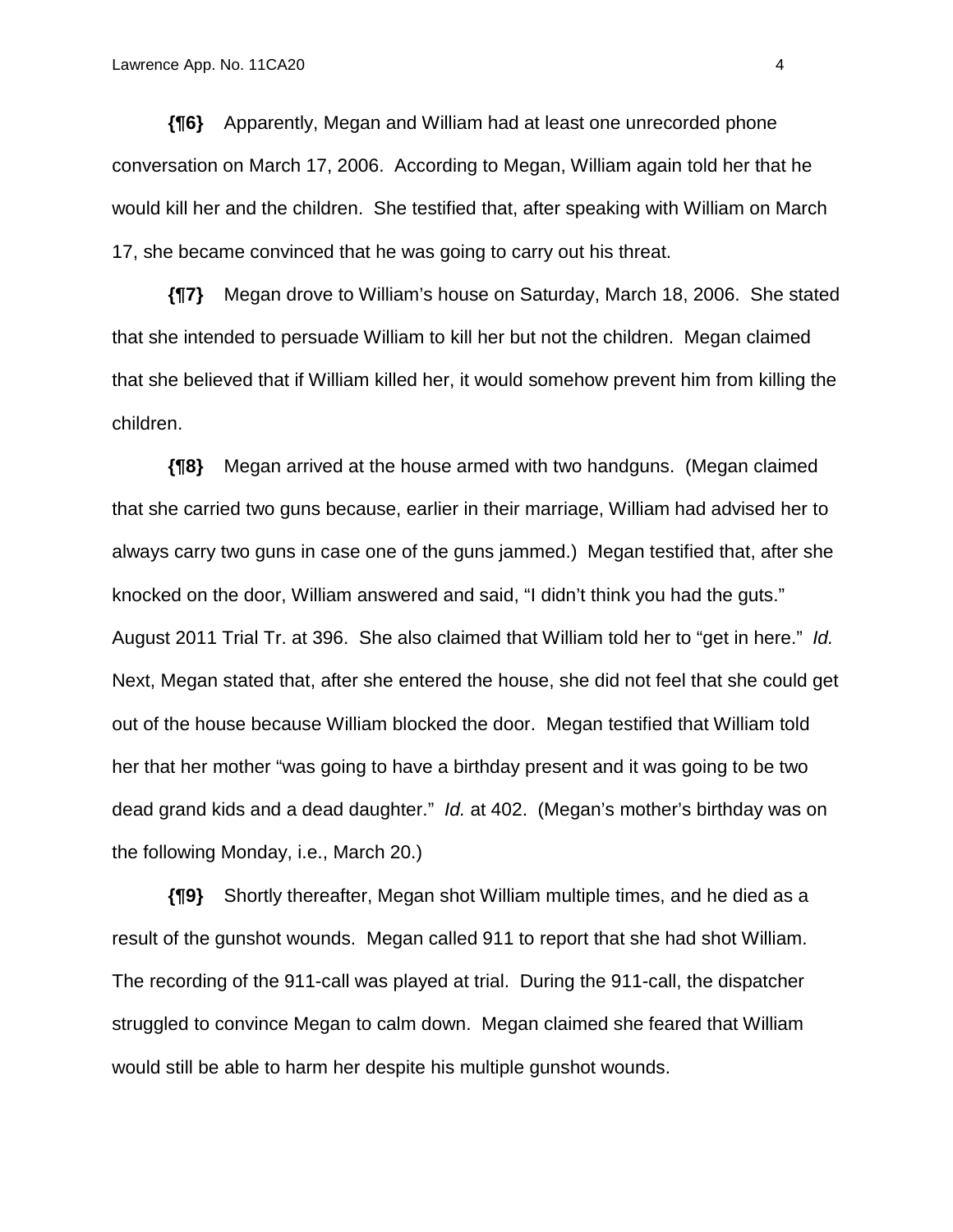**{¶10}** Detective Aaron Bollinger investigated the incident on the evening of the shooting. Megan agreed to give taped statements to Det. Bollinger, and the statements were played at trial. In the statements, Megan told Det. Bollinger that she killed William because she feared that he would kill her and the children.

**{¶11}** On March 28, 2006, a grand jury indicted Megan on one count of aggravated murder. In late April and early May 2007, a bench trial was held, and Megan was found guilty of aggravated murder with a firearm specification. Megan appealed, and we affirmed her conviction. *See State v. Goff*, 4th Dist. No. 07CA17, 2009-Ohio-4914, ¶ 160. The Supreme Court of Ohio, however, reversed our decision because a witness for the state provided testimony that violated Megan's right against self-incrimination. *See State v. Goff*, 128 Ohio St.3d 169, 2010-Ohio-6317, 942 N.E.2d 1075,  $\P$  1.

**{¶12}** Following the Supreme Court of Ohio's decision, Megan received a new trial. Megan's case was tried to a jury in August 2011. At trial, Megan claimed that she shot William in self-defense and that she suffered from battered woman's syndrome. A psychiatrist testified that, in his opinion, Megan believed that she and her children were in imminent danger of death or serious bodily injury when she shot William. The jury nevertheless found Megan guilty of murder with a firearm specification.

**{¶13}** Megan appeals and asserts the following assignments of error: I. "IT WAS ERROR TO INSTRUCT THE JURY THAT DEFENDANT-APPELLANT HAD A DUTY TO RETREAT WHEN SHE SHOT HER HUSBAND IN THE MARITAL RESIDENCE. (Defendant's Proposed Special Instructions to the Jury (Exhibit F); Court Exhibit 1 (Exhibit G): Tr. 349-78, 382-84, 577, 595, 681-87.)" II. "THE TRIAL COURT ERRED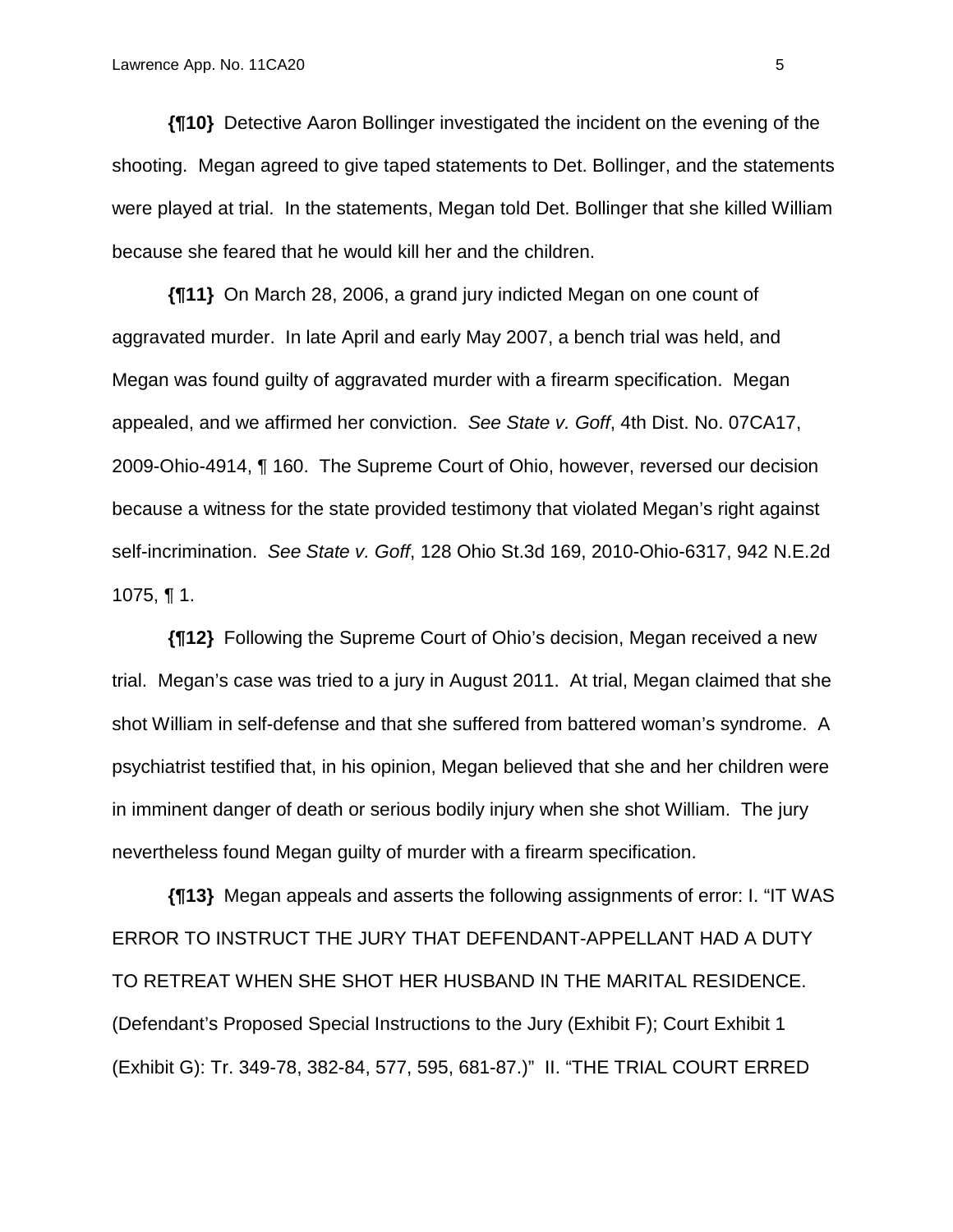TO THE PREJUDICE OF THE DEFENDANT WHEN IT DENIED THE DEFENDANT'S [sic] FAILURE TO PROPERLY RECORD ALL OF THE PROCEEDINGS PURSUANT TO CRIM.R. 22 AND THE OHIO SUPREME COURT'S HOLDING IN STATE V. GREWELL, 45 Ohio St. 3d 4, AND BECAUSE THE GRAND JURY WAS NEVER INSTRUCTED ON THE LAW AND WAS MISLED BY THE STATE, ALL IN VIOLATION OF MS. GOFF'S FIFTH AND FOURTEENTH AMENDMENTS OF THE UNITED STATES CONSTITUTION AND ARTICLE I, SECTION 10 OF THE OHIO CONSTITUTION [sic]. (July 22, 2012, Pretrial Motion hearing, Tr. 18-19; Grand Jury Transcript ('GJ Tr.') 1-151; Entry August 2, 2011; Entry April 13, 2011.)" III. "IT WAS ERROR TO REFUSE TO CHARGE THE JURY ON THE DOCTRINE OF IMPERFECT SELF-DEFENSE WHICH, IF ACCEPTED BY THE JURY, WOULD HAVE MITIGATED DEFENDANT'S CRIME FROM MURDER TO VOLUNTARY MANSLAUGHTER. (911 Tape (State's Trial Exhibit 3); Defendant's Proposed Special Instructions to the Jury (Exhibit F); 370-71, 373, 391-93, 395, 401-02, 490, 496-97, 574, 589, 595, 770-72.)" IV. "THE TRIAL COURT COMMITTED REVERSIBLE ERROR WHEN IT FAILED TO PROPERLY INSTRUCT THE JURY AS TO WHEN IT SHOULD CONSIDER THE INFERIOR OFFENSE OF VOLUNTARY MANSLAUGHTER AND ABUSED ITS DISCRETION IN DENYING APPELLANT'S MOTION FOR A NEW TRIAL REGARDING THIS ISSUE. (Jury Instructions (Exhibit N); Tr. 769:18-21, 770:7-13, 791, 794-95.)" And V. "THE TRIAL COURT ERRED WHEN IT FAILED TO GRANT THE DEFENDANT'S MOTION TO DISQUALIFY THE LAWRENCE COUNTY PROSECUTOR'S OFFICE AND APPOINT A SPECIAL PROSECUTOR AND DISQUALIFY DETECTIVE BOLLINGER FROM TESTIFYING IN THIS CASE IN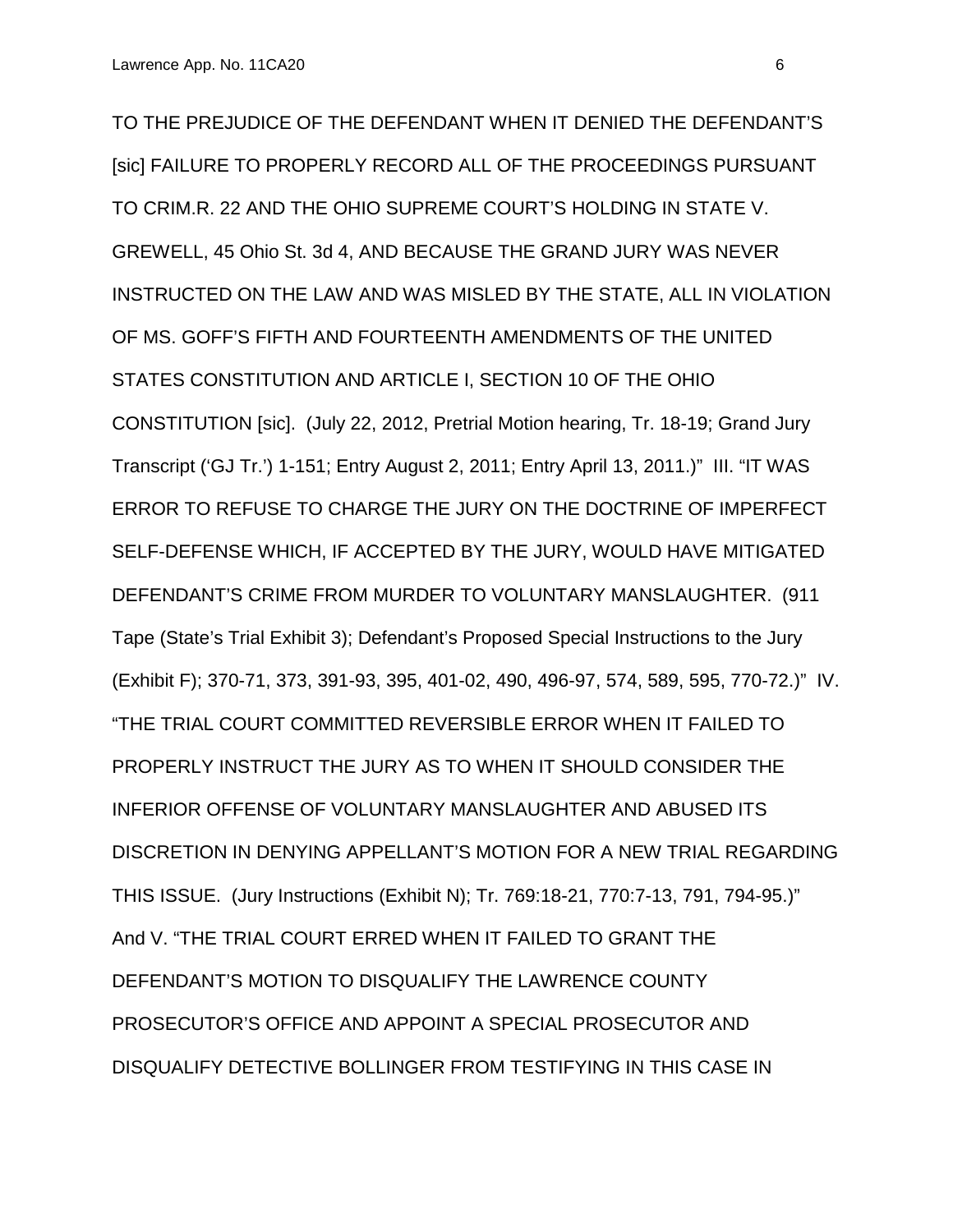VIOLATION OF MS. GOFF'S RIGHTS TO A FAIR TRIAL UNDER THE UNITED STATES AND OHIO CONSTITUTIONS. (July 22, 2011 Pretrial hearing Tr. 44-47, 54)" II.

**{¶14}** In her first assignment of error, Megan argues that the trial court erred when it included the duty to retreat in its self-defense instruction.

**{¶15}** A trial court generally has broad discretion in deciding how to fashion jury instructions. *See State v. Hamilton*, 4th Dist. 09CA330, 2011-Ohio-2783, ¶ 69. However, "a trial court must fully and completely give the jury all instructions which are relevant and necessary for the jury to weigh the evidence and discharge its duty as the fact finder." *State v. Comen*, 50 Ohio St.3d 206, 553 N.E.2d 640 (1990), paragraph two of the syllabus. "Additionally, a trial court may not omit a requested instruction, if such instruction is 'a correct, pertinent statement of the law and [is] appropriate to the facts \* \* \*.'" (Alteration sic.) *Hamilton* at ¶ 69, quoting *Smith v. Redecker*, 4th Dist. No. 08CA33, 2010-Ohio-505, ¶ 51, in turn quoting *State v. Lessin*, 67 Ohio St.3d 487, 493, 620 N.E.2d 72 (1993).

**{¶16}** "'In determining whether to give a requested jury instruction, a trial court may inquire into the sufficiency of the evidence to support the requested instruction.'" *Hamilton* at ¶ 70, quoting *Redecker* at ¶ 52; *see also Lessin* at 494. Therefore, a trial court is vested with discretion "to determine whether the evidence is sufficient to require a jury instruction \* \* \*." *State v. Mitts*, 81 Ohio St.3d 223, 228, 690 N.E.2d 522 (1998); *see also State v. Wolons*, 44 Ohio St.3d 64, 541 N.E.2d 443 (1989), paragraph two of the syllabus. "'If, however, the evidence does not warrant an instruction a trial court is not obligated to give the requested instruction.'" *Hamilton* at ¶ 70, quoting *Redecker* at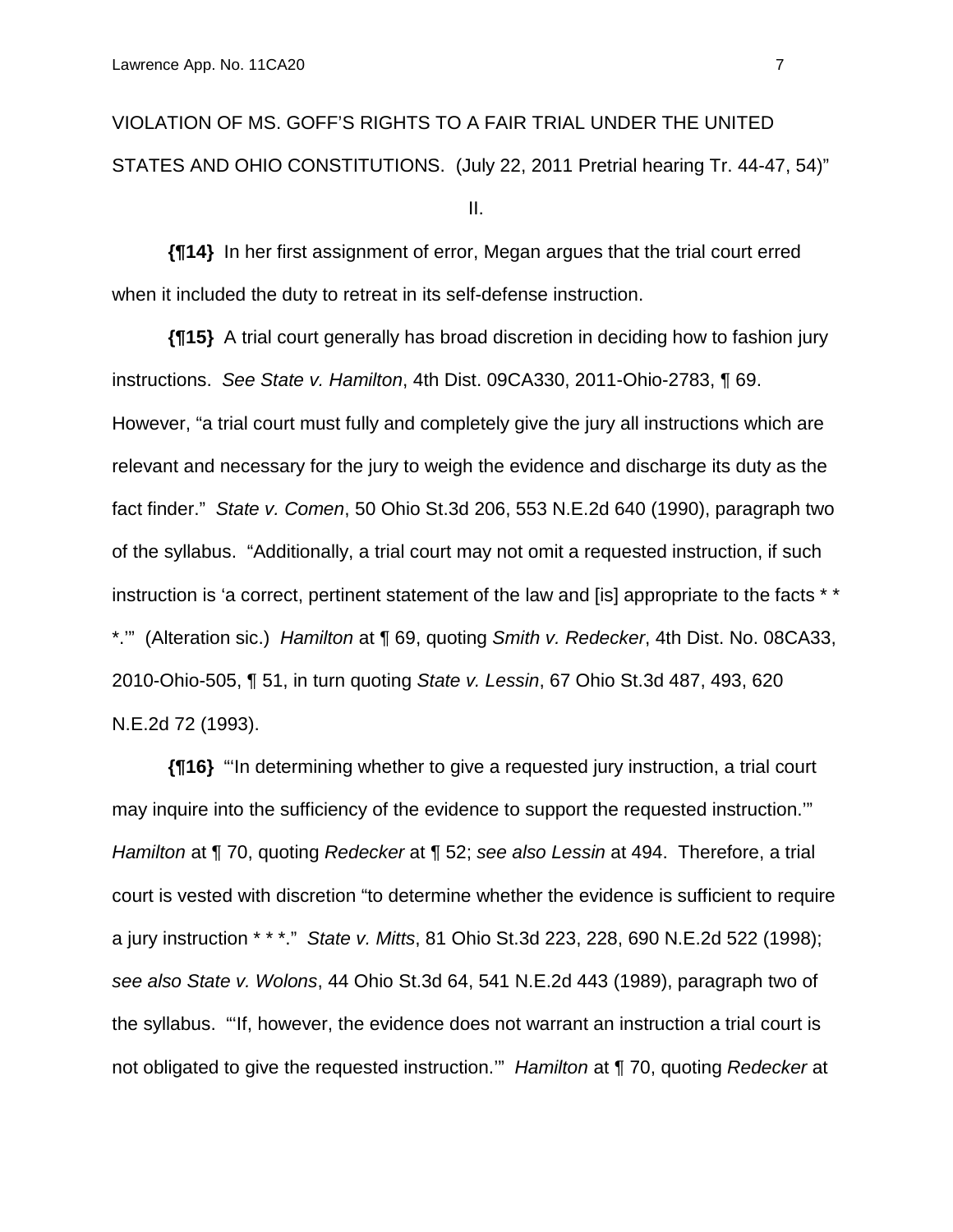¶ 52. Thus, "'we must determine whether the trial court abused its discretion by finding that the evidence was insufficient to support the requested charge.'" *Id.*1 "The term 'abuse of discretion' connotes more than an error of law or of judgment; it implies that the court's attitude is unreasonable, arbitrary or unconscionable." *State v. Adams*, 62 Ohio St.2d 151, 157, 404 N.E.2d 144 (1980).

**{¶17}** At trial, Megan claimed (1) that she suffered from battered woman's

syndrome and (2) that she acted in self-defense and in defense of her two children

when she shot William. Generally, to establish self-defense, a defendant must prove by

a preponderance of the evidence

 $\overline{a}$ 

(1) [that she] was not at fault in creating the situation giving rise to the affray, (2) [that she] had reasonable grounds to believe and an honest belief that [she] was in immediate danger of death or great bodily harm and that [her] only means of escape from such danger

<sup>1</sup> *See also State v. Fulmer*, 117 Ohio St.3d 319, 2008-Ohio-936, 883 N.E.2d 1052, ¶ 72 ("[T]he trial judge is in the best position to gauge the evidence before the jury and is provided the discretion to determine whether the evidence adduced at trial was sufficient to require an instruction."); *see also State v. Gary*, 1st Dist. No. C-090643, 2010-Ohio-5321, ¶ 23; *State v. Reese*, 2d Dist. No. 22907, 2009-Ohio-5046, ¶ 34; *State v. Chaney*, 3d Dist. No. 13-07-30, 2008-Ohio-3507, ¶ 38; *State v. Carter*, 4th Dist. No. 10CA3169, 2010-Ohio-6316, ¶ 51; *State v. Cutts*, 5th Dist. No. 2008CA79, 2009-Ohio-3563, ¶ 72; *State v. Jones*, 6th Dist. No. S-08-034, 2010-Ohio-1780, ¶ 20; *State v. Phipps*, 7th Dist. No. 04 MA 52, 2006-Ohio-3578, ¶ 10; *State v. Sekic*, 8th Dist. No. 95679, 2011-Ohio-4809, ¶ 34; *State v. Smith*, 9th Dist. No. 23542, 2007-Ohio-5119, ¶ 9; *State v. Peterson*, 10th Dist. No. 09AP-34, 2009-Ohio-5088, ¶ 15; *State v. Dukes*, 11th Dist. No. 2010-P-27, 2011-Ohio-6849, ¶ 45; *State v. Tucker*, 12th Dist. No. CA2010-10- 263, 2012-Ohio-139, ¶ 31; *but see State v. Howard*, 4th Dist. No. 07CA2948, 2007- Ohio-6331, ¶ 27 ("[T]he issue of whether an instruction is required presents a question of law for de novo review."), quoting *State v. Depew*, 4th Dist. No. 00CA2562, 2002- Ohio-6158, ¶ 24, in turn quoting *State v. Powell*, 4th Dist. No. 96CA2257, 1997 WL 602864, \*1 (Sept. 29, 1997).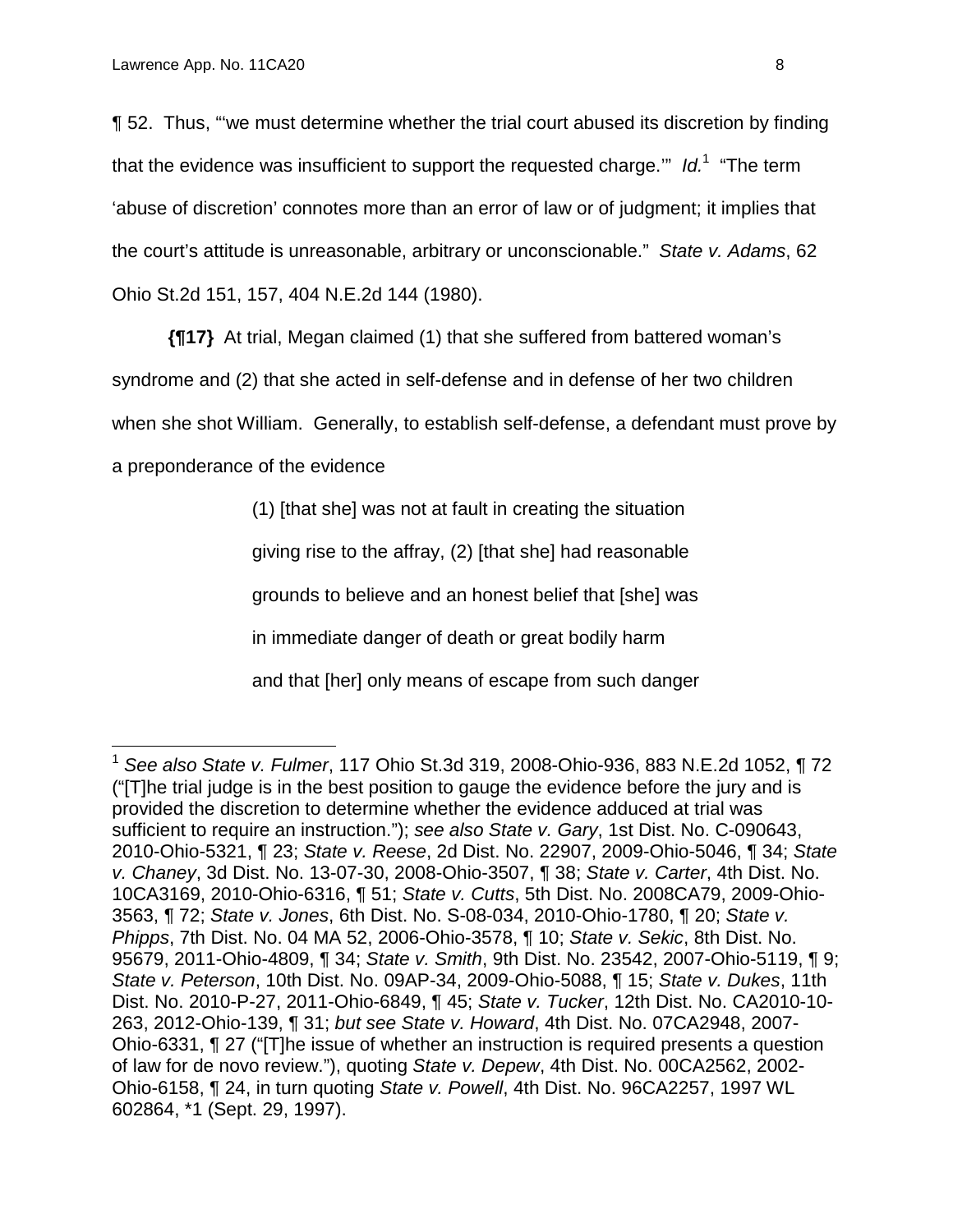was by the use of force, and (3) [that she] had not violated any duty to escape to avoid the danger. *State v. Hendrickson*, 4th Dist. No. 08CA12, 2009- Ohio-4416, ¶ 23.

**{¶18}** Megan argues that the trial court erred by including duty-to-retreat language in its self-defense instruction. According to Megan, she did not have a duty to retreat because she was in her home when the incident occurred. Megan claimed that, even though she and the children left the marital residence in January 2006, the residence was still her home on the date of the incident. As a result, Megan provided the trial court with a proposed self-defense instruction that did not include language on the duty to retreat. Instead, the proposed instruction asked the jury to consider only the first two elements of self-defense listed above. The trial court, however, declined to adopt Megan's proposed instruction. Thus, we must analyze whether the evidence required the trial court *to omit* an instruction on the duty to retreat.

**{¶19}** Megan contends that she had no duty to retreat because she was a cohabitant in the home where the shooting occurred. To support this argument, Megan relies on the Supreme Court of Ohio's decision in *State v. Thomas*, 77 Ohio St.3d 323, 673 N.E.2d 1339 (1997). In *Thomas*, the court held that "[t]here is no duty to retreat from one's own home before resorting to lethal force in self-defense against a cohabitant with an equal right to be in the home." *Id.* at syllabus. Of course, the applicability of *Thomas* depends upon whether the defendant was a cohabitant of the home where the incident occurred. "Although the location of [one's] 'home' may change depending upon circumstances, the place inhabited by a person at the time of an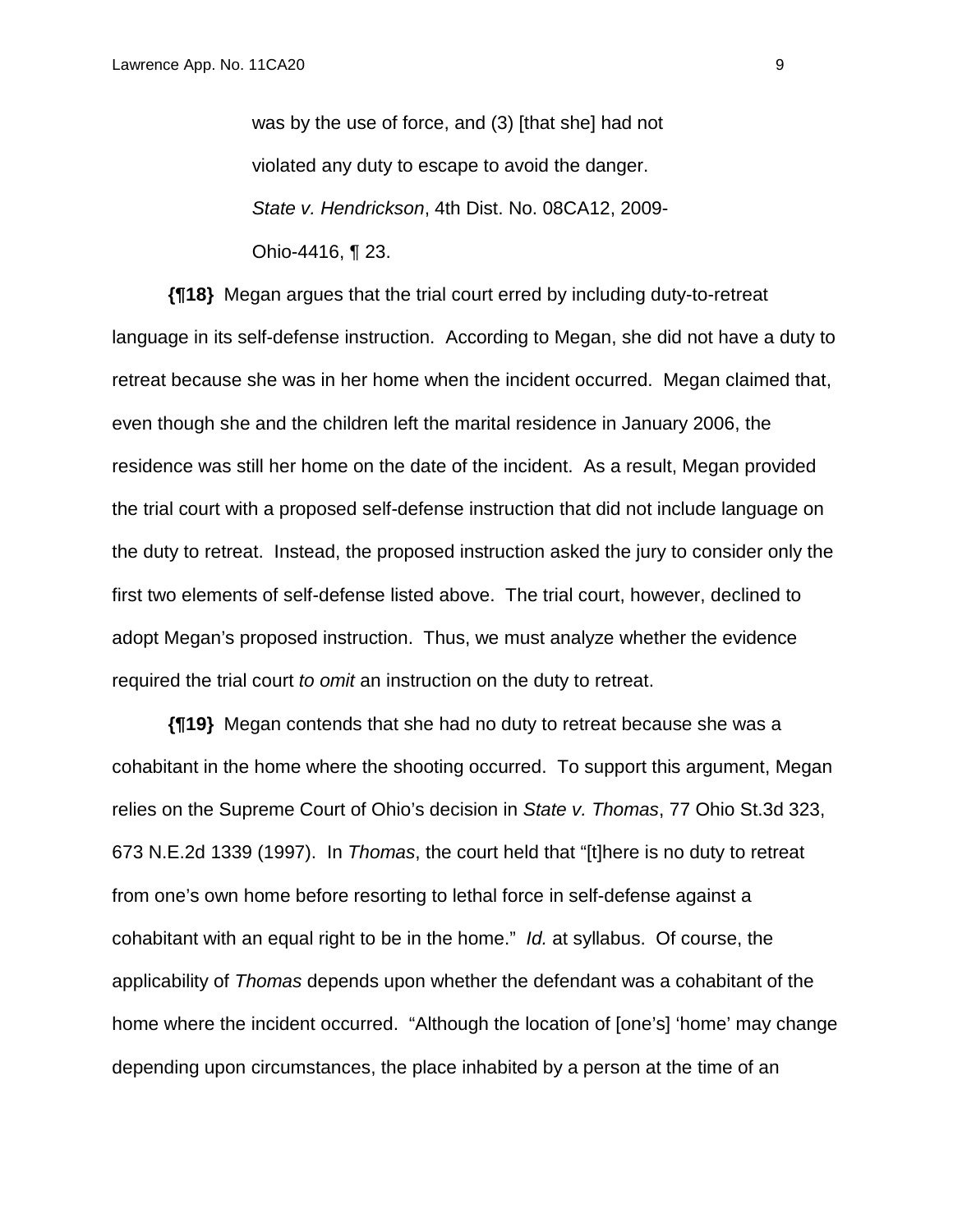altercation constitutes [her] 'home' for self-defense purposes." *State v. Taylor*, 2d Dist. No. 95-CA-25, 1996 WL 562796, \*6 (Sept. 27, 1996); *see also State v. Johnson*, 10th Dist. No. 06AP-878, 2007-Ohio-2792, ¶ 45.

**{¶20}** Here, *Thomas* does not apply because, at the time of the incident, Megan did not inhabit the residence where the shooting occurred. The evidence shows that, when she shot William, Megan had moved out of the residence and had no intention of returning. Megan left the residence on January 18, 2006, and she filed for divorce shortly thereafter. In early February 2006, Megan's divorce attorney and William's divorce attorney reached an agreement regarding the residence. William's divorce attorney testified that there was an agreement that William would receive the residence. And at some point before the incident, either Megan's attorney or someone from Megan's family delivered Megan's keys to the residence to William's attorney's office. Moreover, Det. Bollinger interviewed Megan shortly after the shooting occurred. When Det. Bollinger was preparing a *Miranda*-rights waiver form, Megan informed him that her address was an apartment in West Virginia. Megan also admitted on cross-examination that she was living in West Virginia on the date of the incident.

**{¶21}** Furthermore, Megan's statements to William during the recorded phone conversation show that she did not consider the residence her home. During the conversation, Megan stated the following to William: "We're getting a divorce. I want you not to have visitation, unsupervised, with my children. *I want you to be able to keep your house. \* \* \* That's what I want. Keep your house and let me and the kids go and \* \* \* just quit even trying to find us.*" (Emphasis added.) August 2011 Trial Tr. at 432- 433.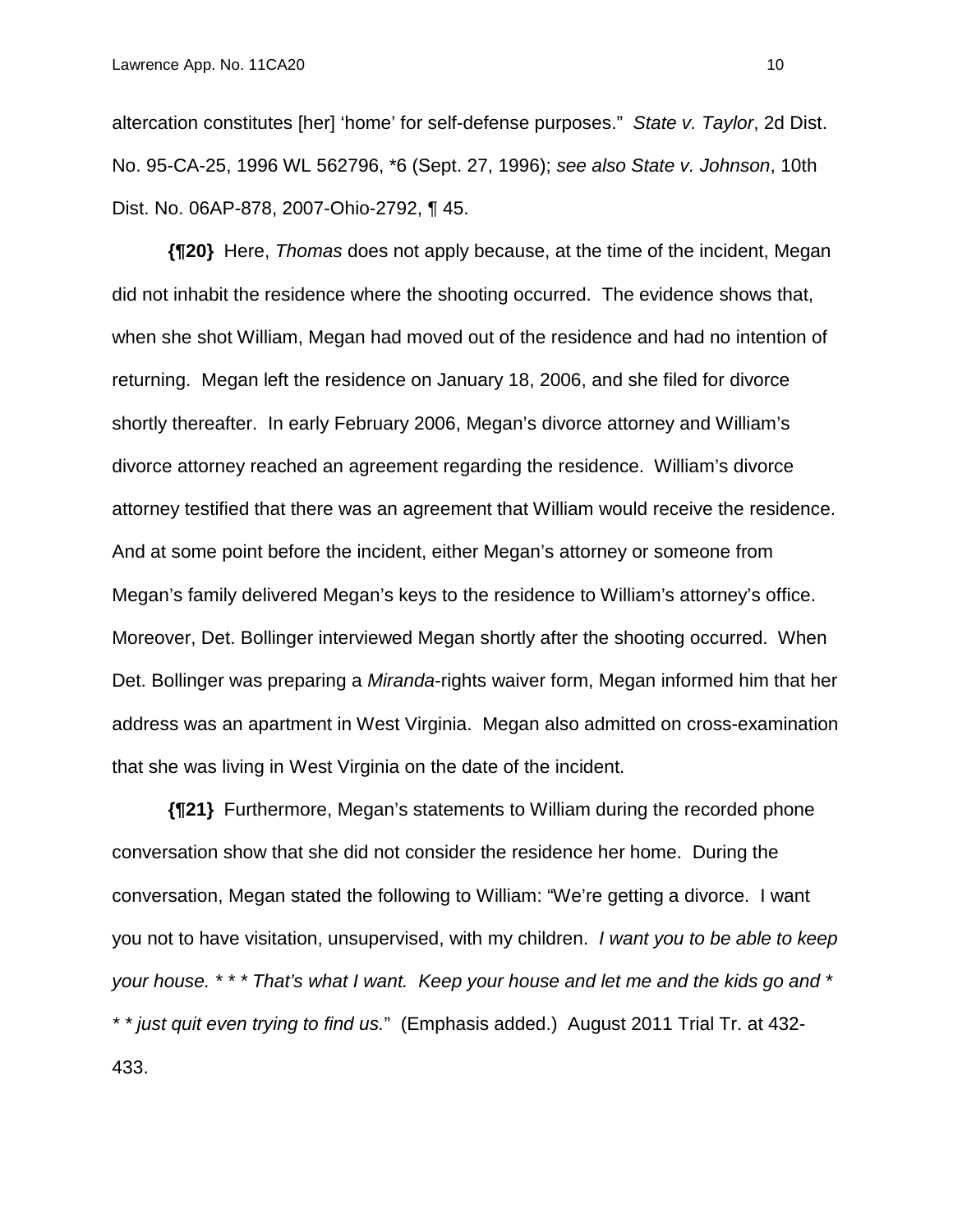**{¶22}** Additionally, Megan's testimony shows that she did not intend on returning to the residence as a co-inhabitant. Just before Megan left the residence on January 18, 2006, she attempted to film William's abusive behavior. The video was played at trial. And at one point in the video, Megan took an inventory of the items in the house. At trial, her explanation for taking the inventory was as follows: "My mom told me to inventory everything in the house and show how many clothes, toys, stuff like that. *I knew I wasn't going back* and I knew we couldn't get all that stuff out of the house. I was really afraid that he would burn it down, destroy their stuff." (Emphasis added.) *Id.* at 378-379. Finally, regarding why she went to the residence on the date of the incident, Megan testified, "I needed [William] to know I was serious that I wasn't coming back." *Id.* at 392.

**{¶23}** Thus, the evidence shows that Megan was not a cohabitant in the residence where the incident occurred. As a result, the trial court did not abuse its discretion when it instructed the jury to consider whether Megan violated a duty to retreat.

**{¶24}** Accordingly, we overrule Megan's first assignment of error.

III.

**{¶25}** In her second assignment of error, Megan argues that the trial court erred when it failed to dismiss the indictment based on (1) the state's failure to record all of the grand jury proceedings and (2) allegedly improper testimony during the grand jury proceedings.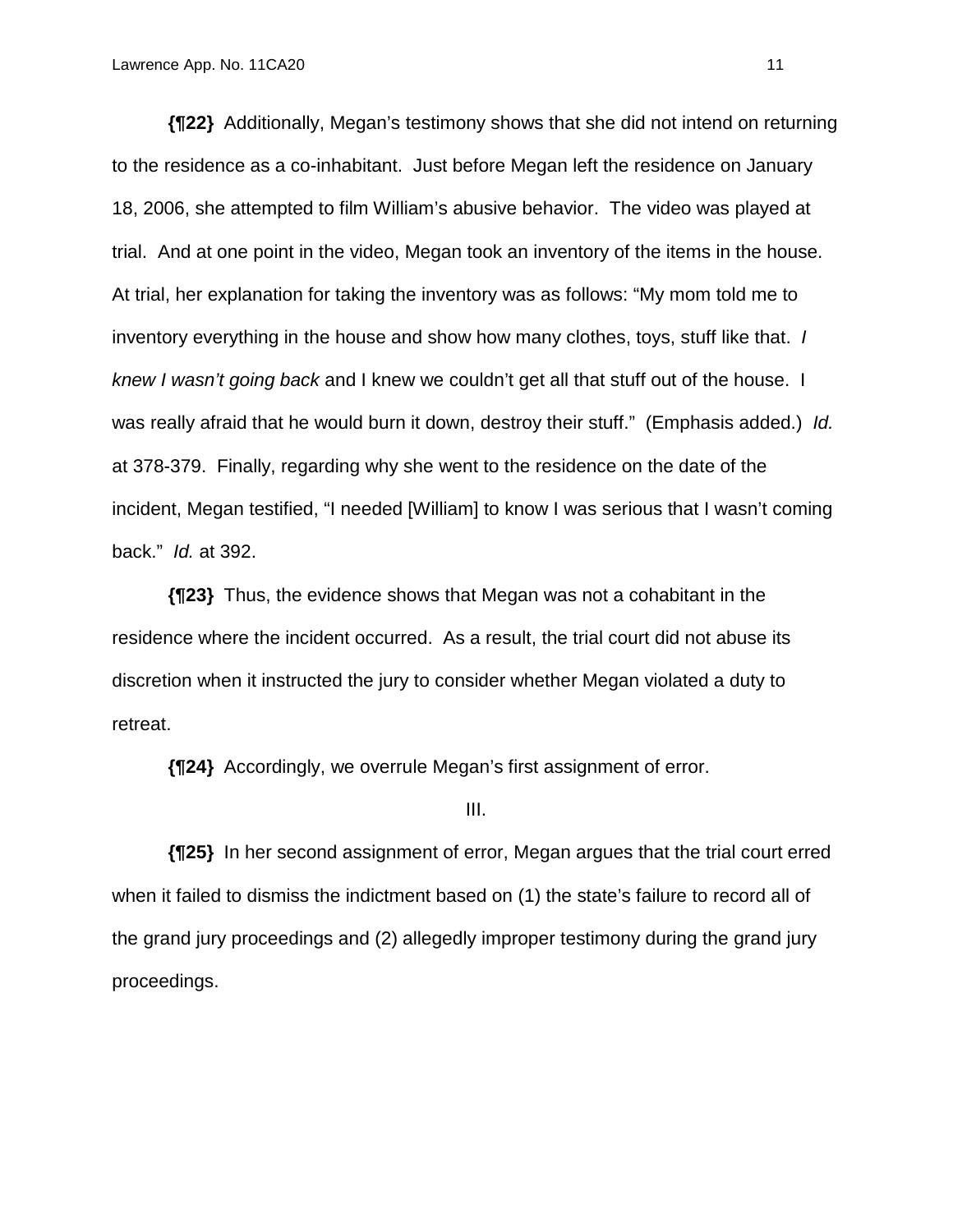**{¶26}** Megan's motion to dismiss does not require us to examine factual findings made by the trial court. As a result, our review is de novo. *See State v. Preztak*, 181 Ohio App.3d 106, 2009-Ohio-621, 907 N.E.2d 1254, ¶ 12 (8th Dist.)

**{¶27}** As indicated above, there are two components to Megan's arguments in this assignment of error. Megan bases an argument on the fact that the grand jury proceedings were not recorded in their entirety. Megan also bases an argument on the portions of the grand jury proceedings that were recorded.

#### A.

**{¶28}** We will first address Megan's argument that the trial court should have granted her motion to dismiss based on the recorded portion of the grand jury proceedings. She contends that the recorded portions of the proceedings reveal improper testimony that should have caused the trial court to grant her motion to dismiss. However, "[a] motion to dismiss tests the sufficiency of the indictment, without regard to the quantity or quality of evidence that may be produced at trial. \* \* \* A pretrial motion must not involve a determination of the sufficiency of the evidence to support the indictment. If the indictment is valid on its face, a motion to dismiss should not be granted." *Preztak* at ¶ 12. And here, the indictment is valid on its face. Additionally, Megan's assertions regarding the recorded portions of the grand jury testimony require "examination of evidence beyond the face of the complaint." *Cleveland v. Olivares*, 197 Ohio App.3d 78, 2011-Ohio-5271, 966 N.E.2d 285, ¶ 8 (8th Dist.). Therefore, Megan's arguments regarding this evidence should have been "presented as a motion for acquittal under Crim.R. 29 at the close of the prosecution's case." *Id.*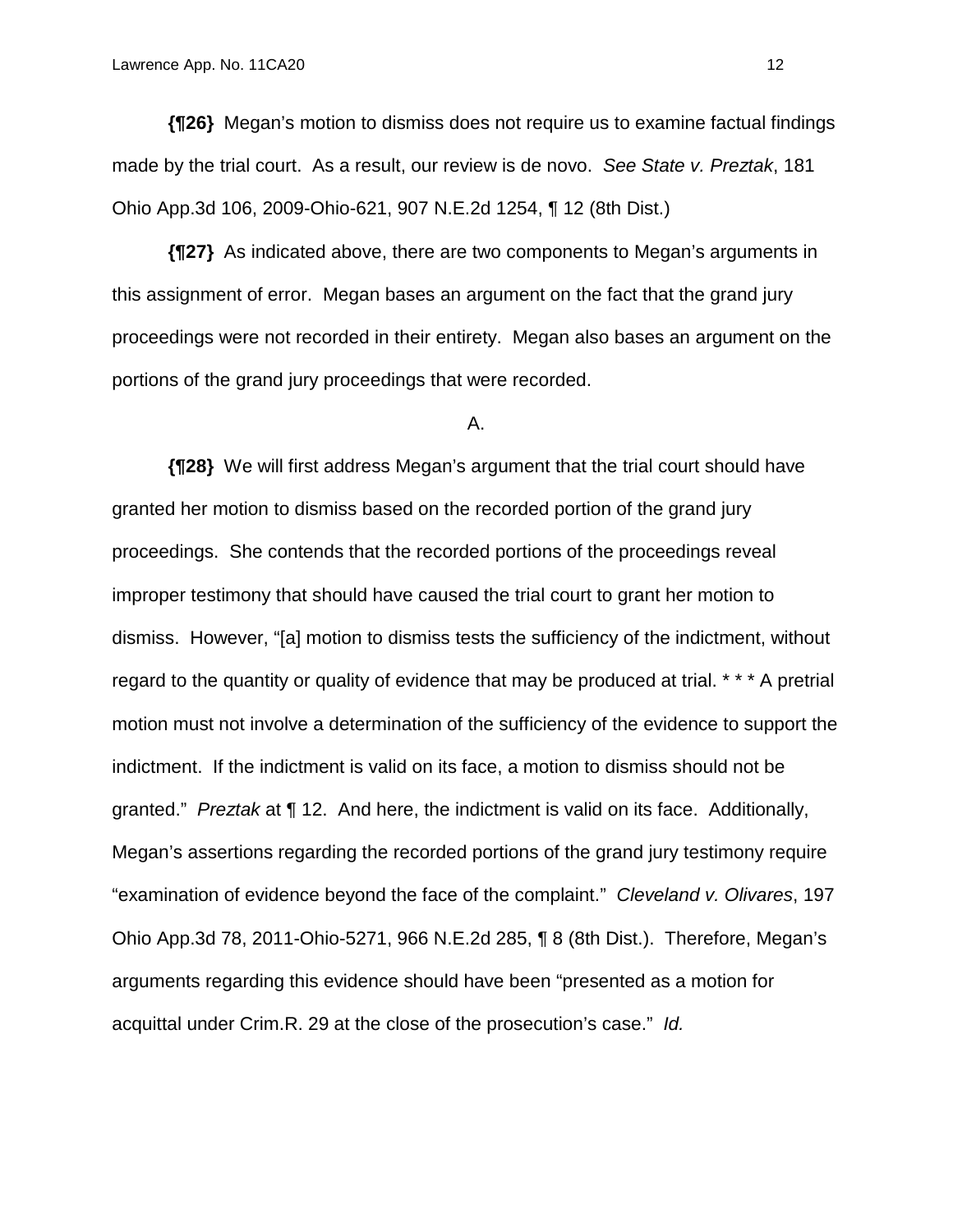**{¶29}** Thus, for the reasons stated above, the trial court did not err in denying Megan's motion to dismiss based on the recorded portions of the grand jury testimony.

#### B.

**{¶30}** Next, we consider Megan's argument that the trial court should have granted her motion to dismiss because portions of the grand jury proceedings were not recorded.

**{¶31}** In general, "[g]rand jury proceedings are secret, and an accused is not entitled to inspect grand jury transcripts either before or during trial unless the ends of justice require it and there is a showing by the defense that a particularized need for disclosure exists which outweighs the need for secrecy." *State v. Patterson*, 28 Ohio St.2d 181, 277 N.E.2d 201 (1971), paragraph three of the syllabus; *accord State v. Lang*, 129 Ohio St.3d 512, 2011-Ohio-4215, 954 N.E.2d 596, ¶ 41. "A particularized need is established 'when the circumstances reveal a probability that the failure to provide the grand jury testimony will deny the defendant a fair trial.'" *Id.* at ¶ 41, quoting *State v. Sellards*, 17 Ohio St.3d 169, 173, 478 N.E.2d 781 (1985).

**{¶32}** Crim. R. 22 provides that "[i]n serious offense cases all proceedings shall be recorded." And "[p]ursuant to Crim. R. 22 grand jury proceedings in felony cases must be recorded." *State v. Grewell*, 45 Ohio St.3d 4, 9, 543 N.E.2d 93 (1989). Thus, "if the defendant demonstrates a particularized need, Crim.R. 6(E) gives him or her the right to inspect all relevant portions of that testimony." *State v. Henness*, 10th Dist. No. 94APA02-240, 1996 WL 52890, \*11 (Feb. 6, 1996). *See also State v. Greer*, 66 Ohio St.2d 139, 420 N.E.2d 982 (1981), paragraph four of the syllabus.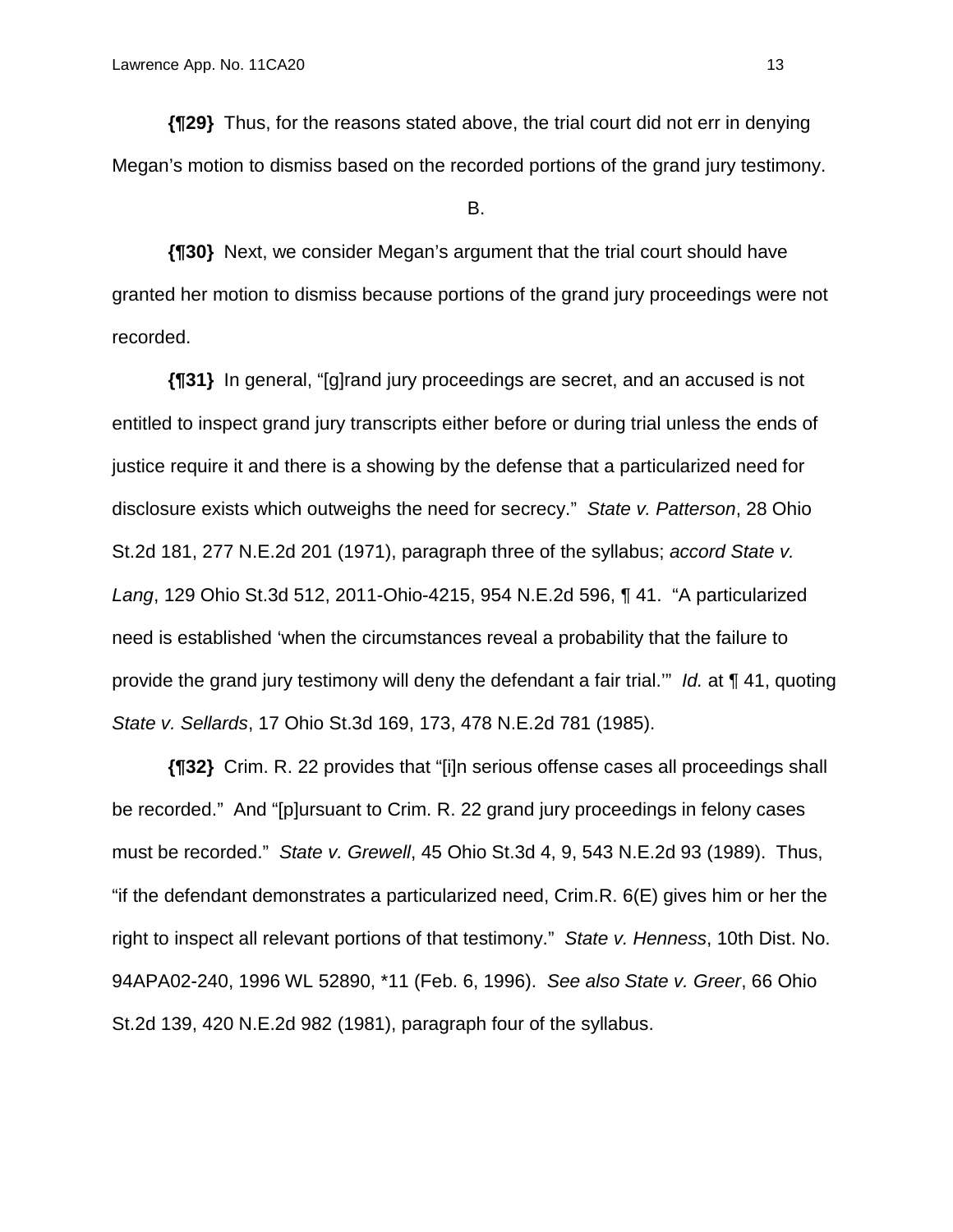**{¶33}** Here, Megan and the state stipulated that Megan had a particularized need to review the grand jury transcript. Megan and the state filed a joint motion for the production of the grand jury transcript, which the trial court granted. Although a significant amount of the grand jury proceedings were recorded, there were portions of the grand jury proceedings that were not recorded. Moreover, Megan and the state simply stipulated to a particularized need without actually articulating the particularized need. Consequently, we cannot determine whether the trial court provided Megan the "relevant" portions of the grand jury proceedings.

**{¶34}** As a result, based on (1) Megan's *stipulated* particularized need to review the grand jury transcripts and (2) the state's failure to provide the full transcripts as required, Megan has established error in the proceedings below. That is, Megan has shown that there was a "'[d]eviation from a legal rule.'" (Alteration sic.) *State v. Fisher*, 99 Ohio St.3d 127, 2003-Ohio-2761, 789 N.E.2d 222, ¶ 7, quoting *United States v. Olano*, 507 U.S. 725, 732-733, 113 S.Ct. 1770, 123 L.Ed.2d 508 (1993).

**{¶35}** Next, we "must engage in a specific analysis of the trial court record – a so-called 'harmless error' inquiry – to determine whether the error 'affect[ed] substantial rights' of the criminal defendant." (Alteration sic.) *Fisher* at ¶ 7, quoting Crim.R. 52(A) ("Any error, defect, irregularity, or variance which does not affect substantial rights shall be disregarded."). "This language has been interpreted to 'mean[] that the error must have been *prejudicial:* It must have affected the outcome of the [trial] court proceedings.'" (Emphasis and alterations sic.) *Fisher* at ¶ 7, quoting *Olano* at 734. Here, Megan asserts that the error "affected the substantial rights of the accused," but she does not articulate how the failure to record the grand jury proceedings affected the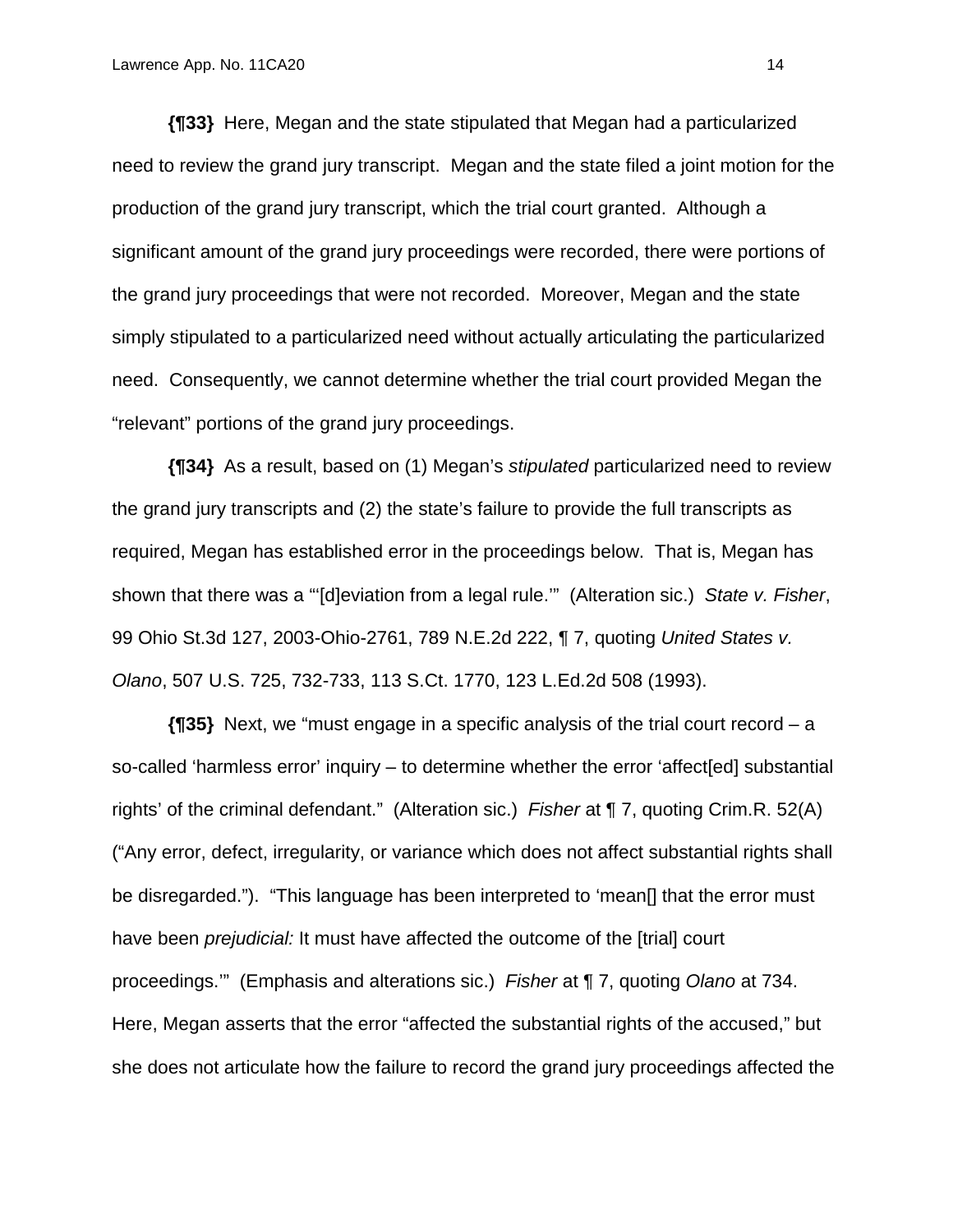outcome of the proceedings. Appellant's Merit Brief at 11. Instead, Megan focuses her argument on the fact that the instructions of law to the grand jury were not recorded.

**{¶36}** Megan's argument does not demonstrate that she was prejudiced by the state's failure to record the entirety of the grand jury proceedings. "[T]he purpose of the grand jury is to determine if probable cause exists to believe that the crime alleged has been committed and that the defendant committed it \* \* \*." *State v. Hunsaker*, 78 Ohio App.3d 251, 256, 604 N.E.2d 247 (3d Dist.1992). Here, the grand jury indicted Megan on one count of aggravated murder in violation of R.C. 2903.01(A) with a firearm specification. R.C. 2903.01(A) provides that "[n]o person shall purposely, and with prior calculation and design, cause the death of another \* \* \*." The recorded portions of the grand jury proceedings demonstrate that the state presented sufficient evidence to establish probable cause that Megan committed aggravated murder and that she used a firearm in committing the offense. As a result, the fact that the instructions to the grand jury were not recorded did not affect the outcome of the trial court proceedings. Consequently, Megan was not prejudiced by the failure to record the grand jury proceedings in their entirety.

**{¶37}** Accordingly, for the reasons stated above, we overrule Megan's second assignment of error.

IV.

**{¶38}** In her third assignment of error, Megan argues that the trial court erred by not instructing the jury on the so-called imperfect self-defense doctrine.

**{¶39}** As stated above, a trial court is vested with discretion "to determine whether the evidence is sufficient to require a jury instruction \* \* \*." *Mitts*, 81 Ohio St.3d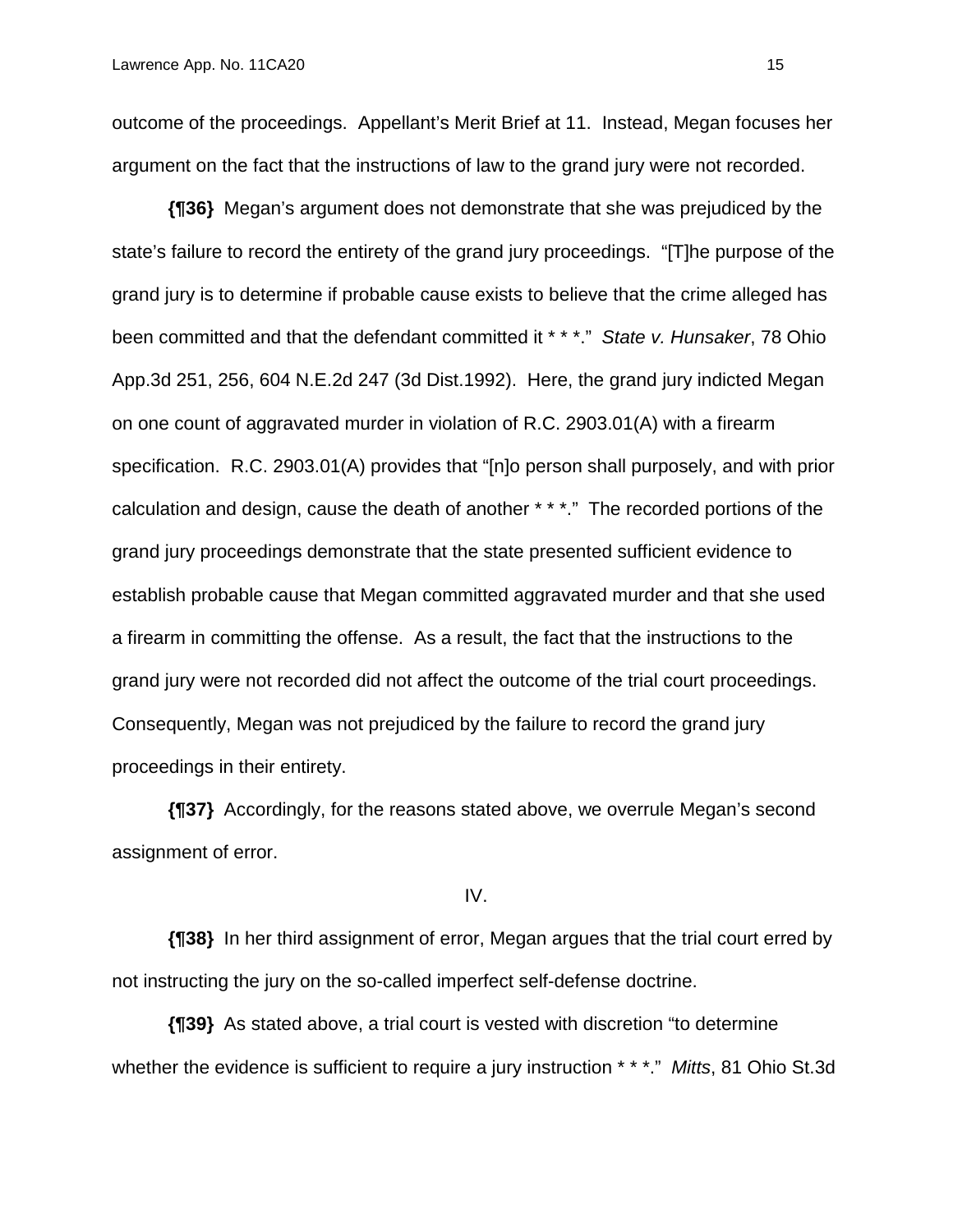at 228, 690 N.E.2d 522. And we must determine "whether the trial court abused its discretion by finding that the evidence was insufficient to support the requested charge." *Hamilton*, 2011-Ohio-2783, at ¶ 70.

**{¶40}** The imperfect self-defense doctrine would have allowed Megan to mitigate her murder conviction to a voluntary manslaughter conviction if she had an honest, *but unreasonable*, belief that she was in danger of death or great bodily harm from William. *See Dykes v. State*, 319 Md. 206, 213, 571 A.2d 1251 (1990). As Megan acknowledges, Ohio does not recognize the imperfect self-defense doctrine. Megan, however, argues that "[t]he doctrine of imperfect self-defense as a means of mitigating an intentional, but not premeditated, killing to voluntary manslaughter has a long history in the criminal law." Appellant's Merit Brief at 18. Megan notes that thirteen jurisdictions have adopted the imperfect self-defense doctrine. She asserts that the trial court should have given the jury her proposed imperfect-self-defense instruction.

**{¶41}** As stated, a trial court has discretion to determine whether the evidence is sufficient to require a jury instruction. And here, the trial court did not abuse its discretion by refusing to instruct the jury on a doctrine that Ohio law does not recognize. Thus, the trial court did not err when it refused to instruct the jury on the imperfect selfdefense doctrine.

**{¶42}** Accordingly, we overrule Megan's third assignment of error.

V.

**{¶43}** In her fourth assignment of error, Megan argues that the trial court's instructions were erroneous because the wording of the murder instruction foreclosed consideration of the voluntary manslaughter instruction.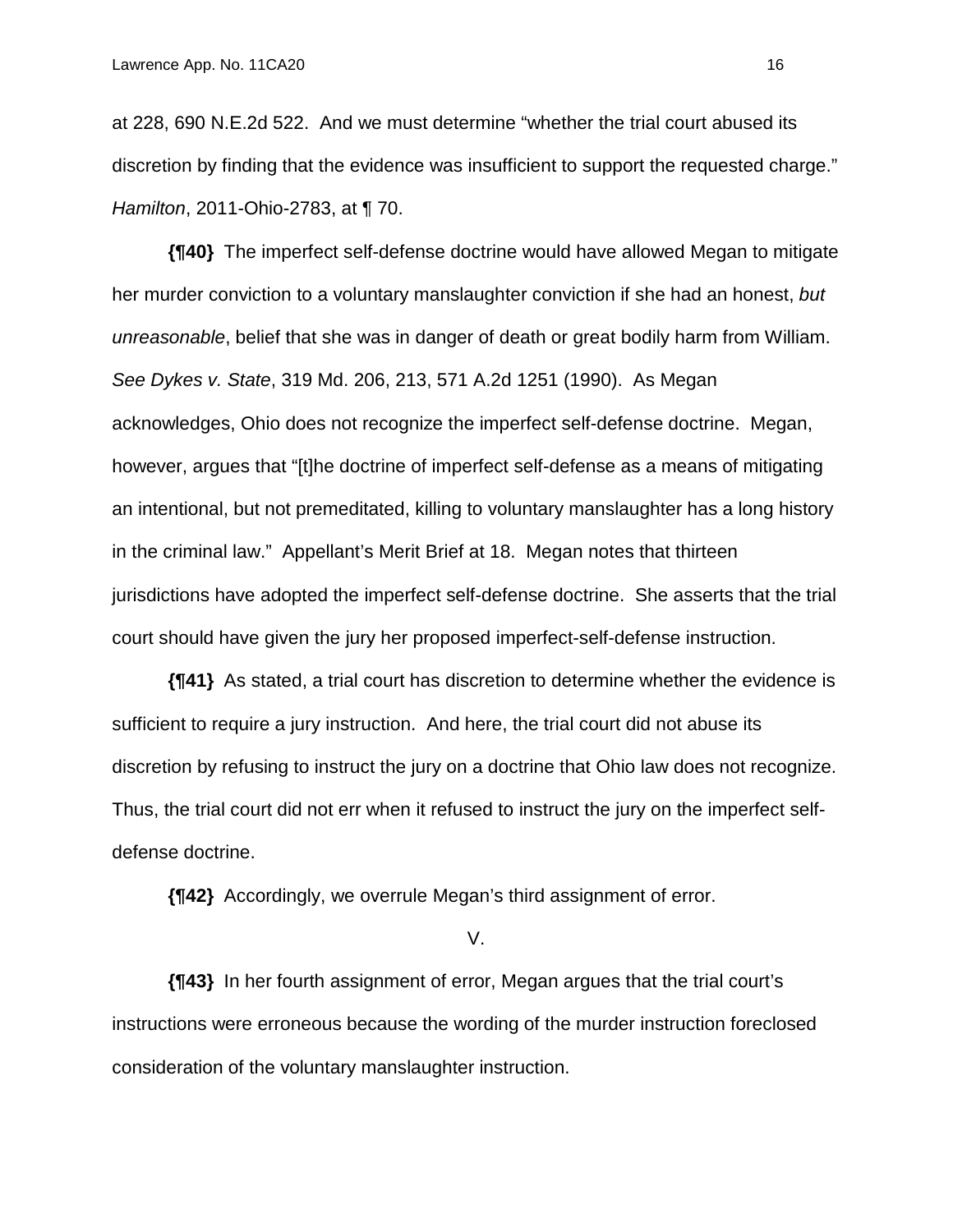**{¶44}** Our review of "whether jury instructions correctly state the law is de novo." *State v. Kulchar*, 4th Dist. No. 10CA6, 2011-Ohio-5144, ¶ 15. "However, reversible error should not be predicated upon one phrase or one sentence in a jury charge; instead, a reviewing court must consider the jury charge in its entirety." *Id.*, citing *State v. Porter*, 14 Ohio St.2d 10, 13, 235 N.E.2d 520 (1968). "[I]f an instruction correctly states the law, its precise wording and format are within the trial court's discretion." *Kulchar* at ¶ 15*.*

**{¶45}** Megan argues that the trial court's jury instruction for murder prevented the jury from considering whether Megan committed voluntary manslaughter. The trial court instructed the jury as follows: "If you find that the State has proved beyond a reasonable doubt all the essential elements of murder, your verdict must be guilty." August 2011 Trial Tr. at 769; *see also* Jury Charge at 13. Megan claims that, even if her conduct amounted to murder, the jury still had to consider whether the mitigating elements of voluntary manslaughter were present. According to Megan, by instructing the jury that it must find Megan guilty if the elements of murder were satisfied, the trial court prevented the jury from considering the mitigating elements of voluntary manslaughter.

**{¶46}** "Voluntary manslaughter is an inferior degree of murder." *State v. Alexander*, 4th Dist. No. 08CA3221, 2009-Ohio-1401, ¶ 62; *accord State v. Shane*, 63 Ohio St.3d 630, 632, 590 N.E.2d 272 (1992).

> A defendant on trial for murder or aggravated murder bears the burden of persuading the fact finder, by a preponderance of the evidence, that he or she acted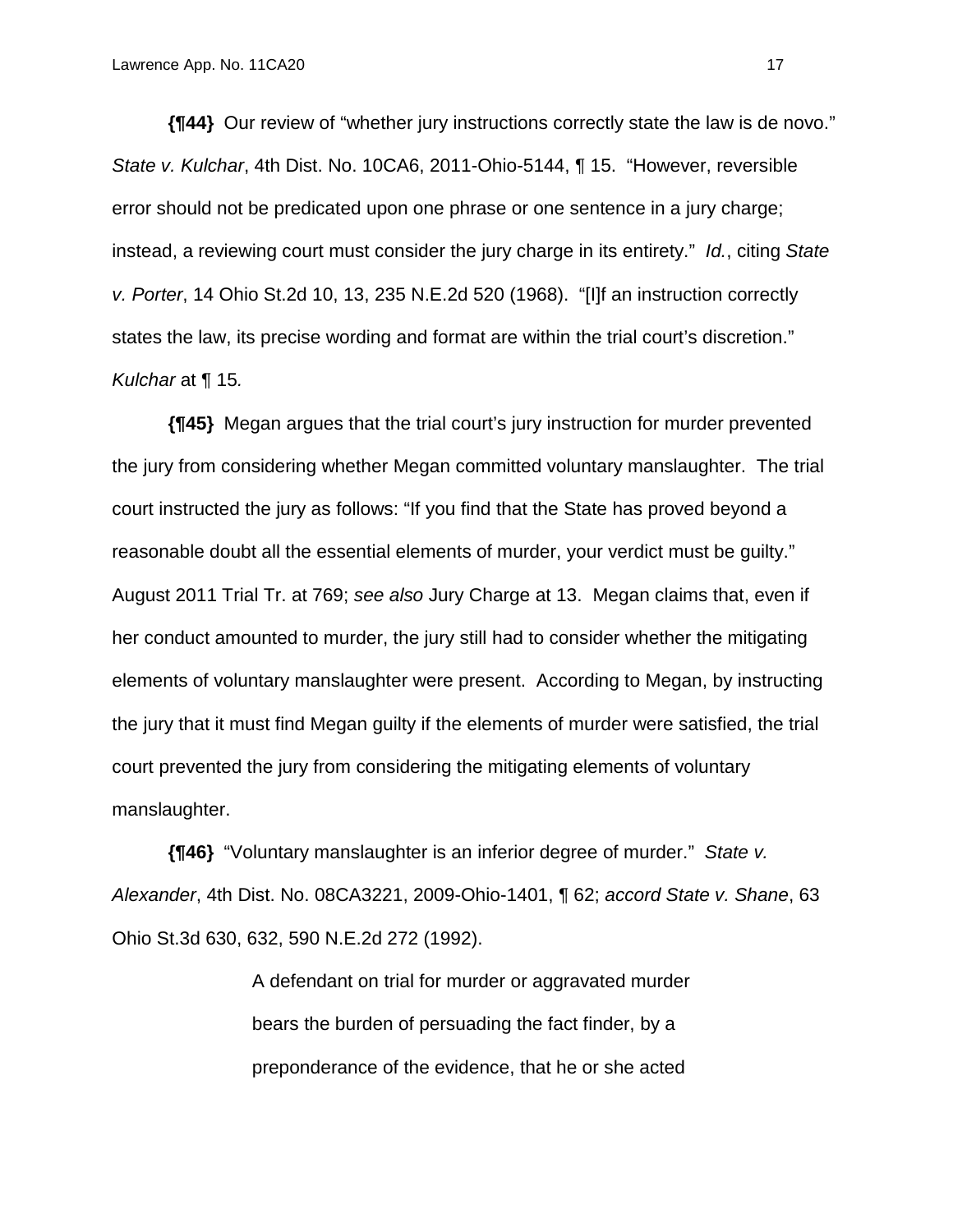under the influence of sudden passion or in a sudden fit of rage, either of which was brought on by serious provocation occasioned by the victim that was reasonably sufficient to incite the defendant into using deadly force, R.C. 2903.03(A), in order for the defendant to be convicted of voluntary manslaughter rather than murder or aggravated murder. *State v. Rhodes*, 63 Ohio St.3d 613, 590 N.E.2d 261 (1992), syllabus.

**{¶47}** Additionally, when a voluntary manslaughter instruction is appropriate, a trial court should instruct the jury "to consider the mitigating evidence to determine whether [the defendant] proved voluntary manslaughter." *State v. Benge*, 75 Ohio St.3d 136, 140-141, 661 N.E.2d 1019 (1996).

**{¶48}** We will assume that the trial court's instruction prevented the jury from considering the voluntary manslaughter charge. However, "[i]t is axiomatic that in order for there to be reversible error, there must be prejudice to the appellant." *State v. Rembert*, 5th Dist. No. 04 CA 66, 2005-Ohio-4718, ¶ 15, citing *State v. Dean*, 94 Ohio App. 540, 16 N.E.2d 767 (1st Dist.1953); *Tingue v. State*, 90 Ohio St. 368, 108 N.E. 222 (1914).

**{¶49}** Here, Megan cannot demonstrate prejudice because the evidence at trial did not warrant a voluntary manslaughter instruction. This is so because there was no subjective evidence that Megan killed William while she was under the influence of sudden passion or in a sudden fit of rage. Therefore, Megan cannot show that she was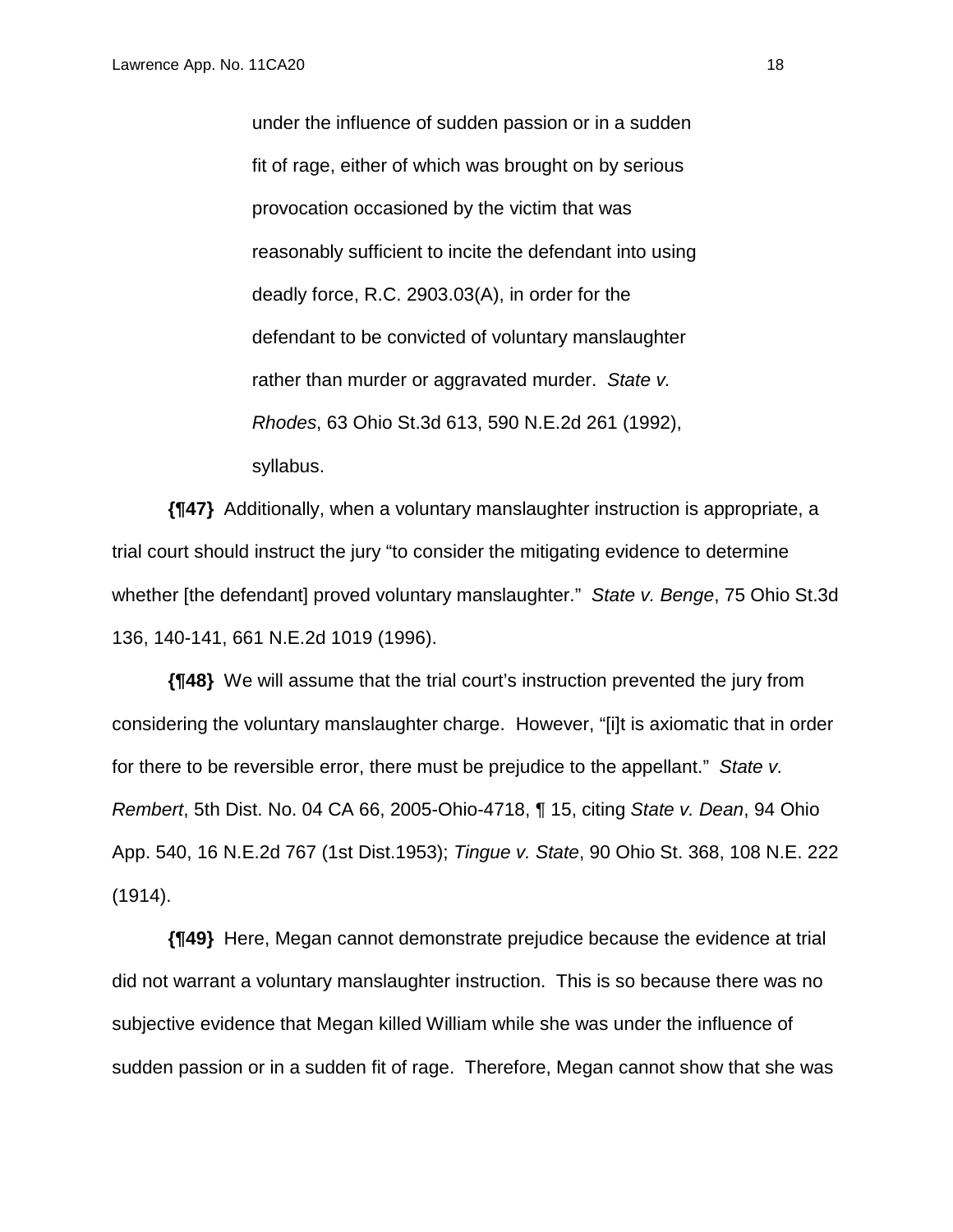prejudiced if the trial court's murder instruction prevented the jury from considering the voluntary manslaughter instruction.

**{¶50}** As indicated above, a voluntary manslaughter instruction requires both objective and subjective evidence. First, there must be "evidence of reasonably sufficient provocation occasioned by the victim \* \* \* to warrant such an instruction." *Shane*, 63 Ohio St.3d 630, 590 N.E.2d 272, paragraph one of the syllabus. "In making that determination, trial courts must apply an objective standard: 'For provocation to be reasonably sufficient, it must be sufficient to arouse the passions of an ordinary person beyond the power of his or her control.'" *State v. Elmore*, 111 Ohio St.3d 515, 2006- Ohio-6207, 857 N.E.2d 547, ¶ 81, quoting *Shane* at 635.

**{¶51}** If the objective component is met, "the inquiry shifts to the subjective component of whether this actor, in this particular case, actually was under the influence of sudden passion or in a sudden fit of rage." *Shane* at 634.

**{¶52}** When analyzing the subjective component, "evidence supporting the privilege of self-defense, *i.e.*, that the defendant feared for [her] own and [others'] personal safety, does not constitute sudden passion or a fit of rage as contemplated by the voluntary manslaughter statute." *State v. Harris*, 129 Ohio App.3d 527, 535, 718 N.E.2d 488 (10th Dist.1998). "While self-defense requires a showing of fear, voluntary manslaughter requires a showing of rage, with emotions of 'anger, hatred, jealously, and/or furious resentment.'" *State v. Levett*, 1st Dist. No. C-040537, 2006-Ohio-2222, ¶ 29, quoting *State v. Perdue*, 153 Ohio App.3d 213, 2003-Ohio-3481, 792 N.E.2d 747, ¶ 12 (7th Dist.), in turn quoting *Harris* at 535; *accord State v. Sudderth*, 4th Dist. No.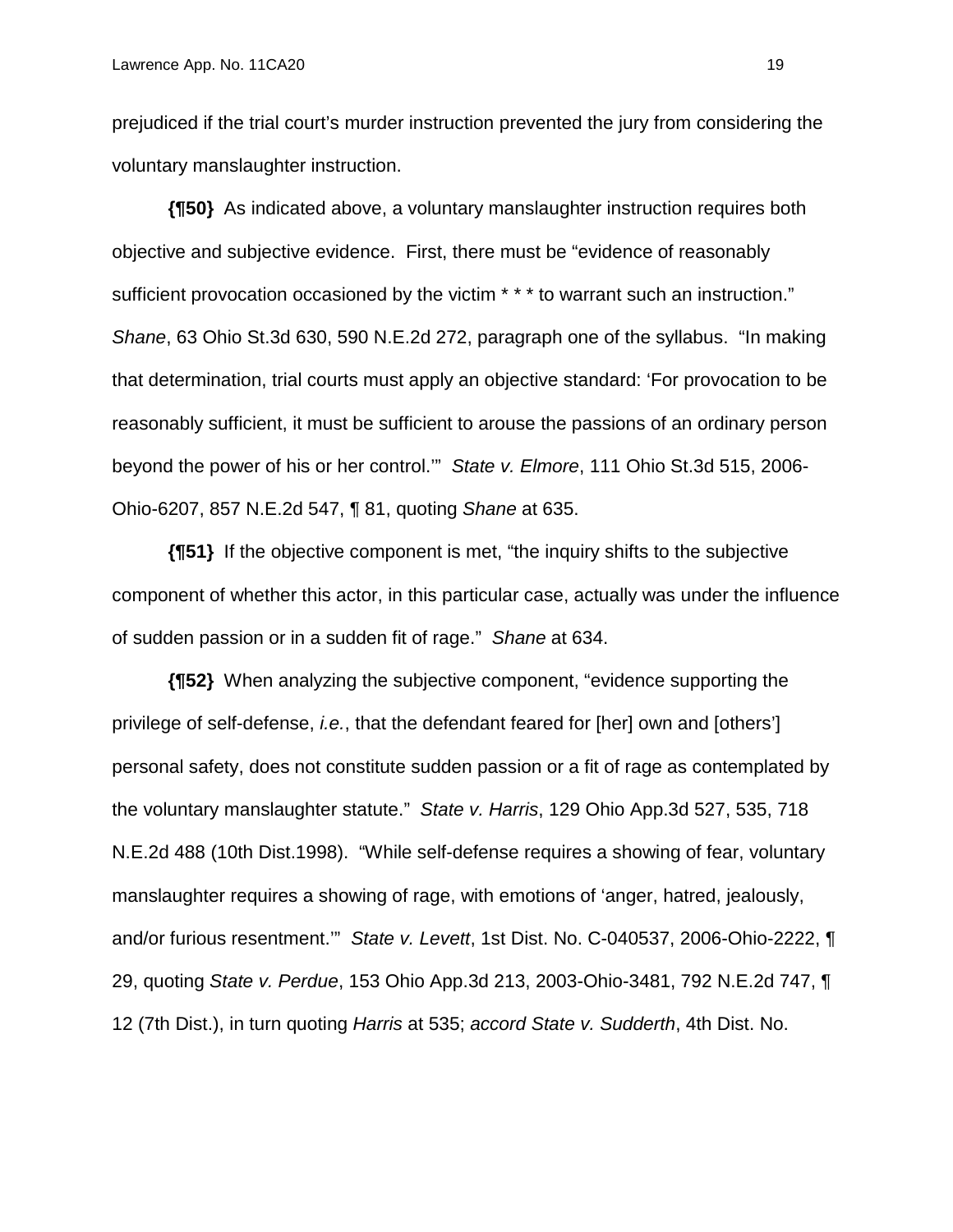07CA38, 2008-Ohio-5115, ¶ 14; *see also Hendrickson*, 2009-Ohio-4416, at ¶ 45-46; *State v. Caldwell*, 10th Dist. No. 98AP-165, 1998 WL 890232, \*7 (Dec. 17, 1998).

**{¶53}** Here, the evidence at trial did not satisfy the subjective prong of the voluntary manslaughter test. Even assuming there was evidence of circumstances sufficient to arouse the passions of an ordinary person beyond the power of his or her control, there was no evidence that Megan was actually under the influence of sudden passion or in a sudden fit of rage. Instead, the subjective evidence consisted of Megan's fear of William. That is, the evidence at trial supported a self-defense theory, not a voluntary manslaughter theory.

**{¶54}** Megan repeatedly testified that she feared William, but there was no evidence that Megan killed William in an act of sudden passion or in a fit of rage. Megan testified that she did not return to the residence after leaving in January 2006 because she "was afraid to" return. August 2011 Trial Tr. at 382. Megan stated that, during the time leading up to the incident, she grew "progressively scared." *Id.* at 467. She also claimed that William's threat to kill the children on March 20 caused her to be "very scared." *Id.* at 473. Additionally, Megan testified that, just before she shot William, she observed that he had something "that made [her] uncomfortable." *Id.* at 485. The evidence at trial shows that Megan actually observed William's cell phone, but her testimony implies that she thought it might have been a firearm. Finally, Megan testified that when she shot William she had "an honest belief that he was going to kill [her]." *Id.* at 496.

**{¶55}** Dr. Bobby Miller is a psychiatrist who testified that Megan suffered from battered woman's syndrome. Dr. Miller's testimony indicated that Megan feared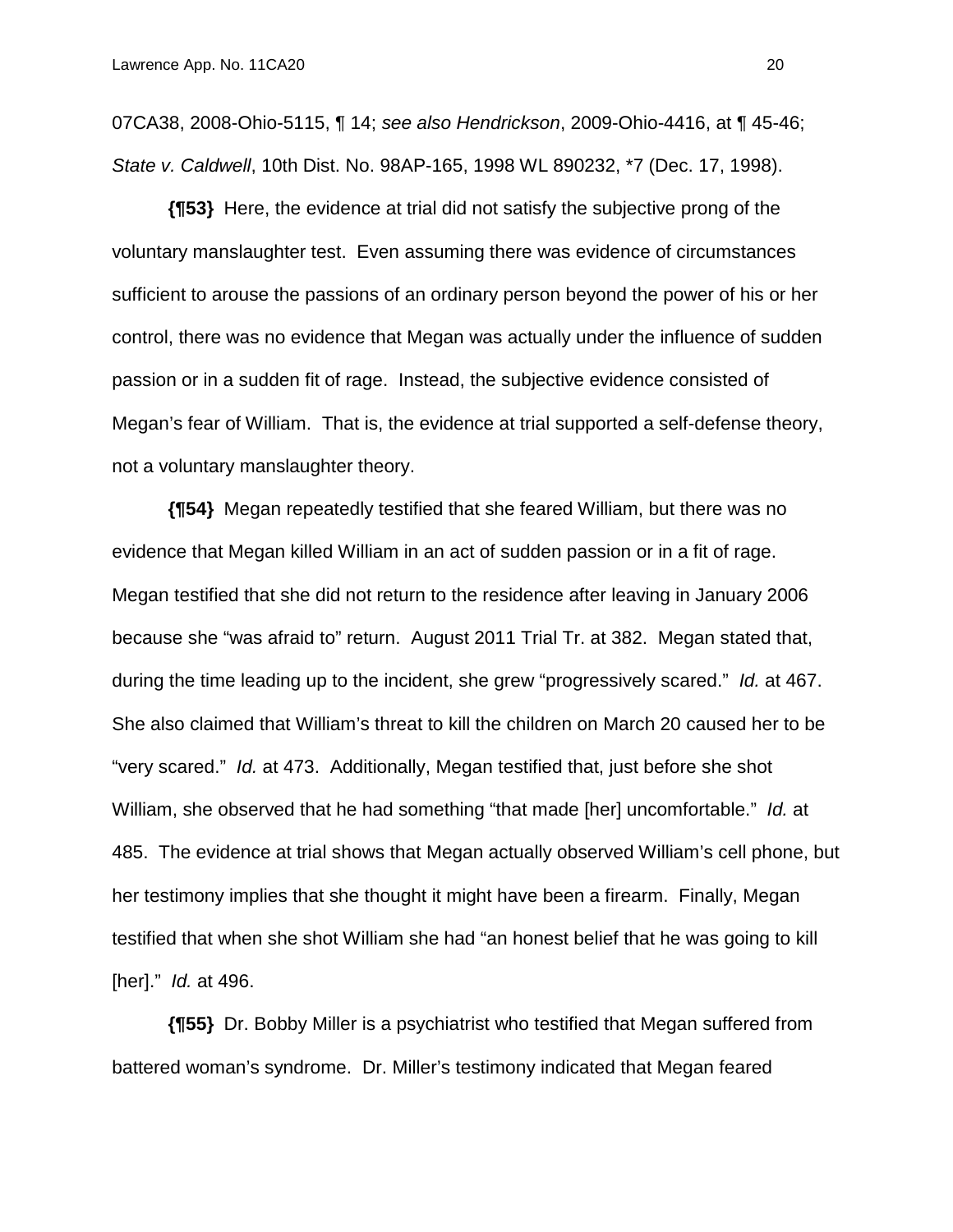William. For example, in December 2005, Megan took a vacation without William. Apparently, William objected to the trip, and Dr. Miller testified that Megan expressed a "morbid fear" as to the consequences she would face when she returned. *Id.* at 570. Dr. Miller also testified that, in early 2006, there were changes occurring within Megan and William's marriage that made William's behavior less predictable. Dr. Miller testified that this unpredictability "sent [Megan] into a panic." *Id.* at 573. After Megan left with the children in January, William had apparently learned where she and the children were staying. Dr. Miller testified that this also "created a sense of panic" in Megan. *Id.* at 586. Finally, Dr. Miller testified that his professional opinion was as follows: "At a time [sic] of the alleged offense as a consequence of [Megan's] being a victim of marital abuse she had reason to believe and reasonably believed that she and her children were in eminent [sic] danger of death or serious physical injury." *Id.* at 595.

**{¶56}** Thus, the subjective evidence at trial supports a theory that Megan feared William. There is no evidence, however, that Megan actually was under the influence of sudden passion or in a sudden fit of rage when she shot William. Consequently, the evidence at trial did not support a manslaughter conviction. As a result, even if the trial court's murder instruction precluded the jury from considering the voluntary manslaughter charge, Megan cannot demonstrate that she was prejudiced by the alleged error.

**{¶57}** Accordingly, we overrule Megan's fourth assignment of error.

VI.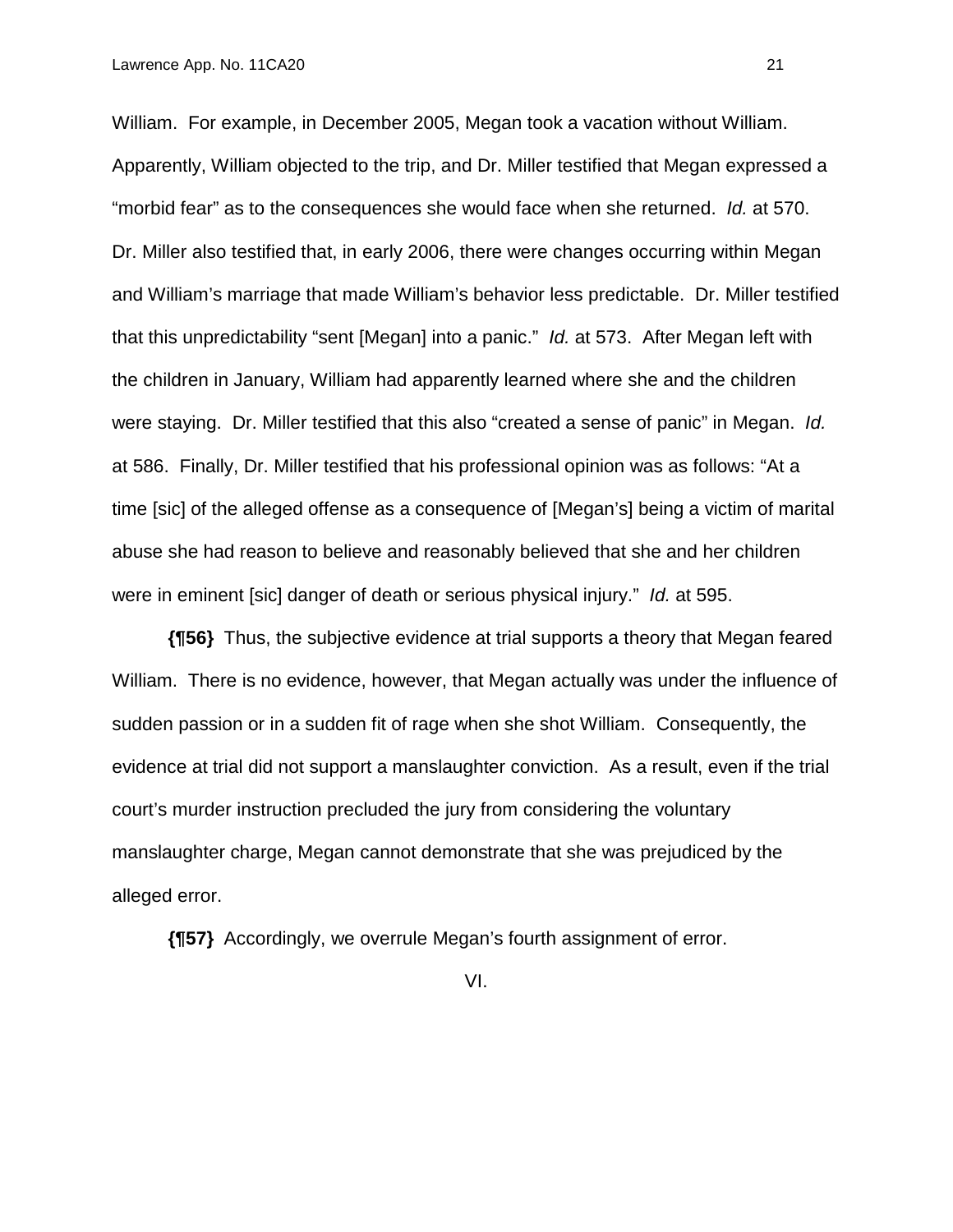**{¶58}** In her fifth assignment of error, Megan argues that the trial court erred by denying her motion to disqualify. Megan moved to disqualify both the Lawrence County Prosecutor's Office and Det. Bollinger.

**{¶59}** Appellate courts review a motion to disqualify under an abuse of discretion standard. *Ross v. Olsavsky*, 7th Dist. No. 09 MA 05, 2010-Ohio-1310, ¶ 40; *see also State v. White*, 8th Dist. 82066, 2004-Ohio-5200, ¶ 24.

**{¶60}** In her motion to disqualify, Megan argued that the trial court should disqualify Det. Bollinger as a witness based on his relationship with Samantha Fields, who was one of Megan's former attorneys. Megan's motion, however, did not directly implicate any members of the Lawrence County Prosecutor's Office.

**{¶61}** "The mere appearance of impropriety is insufficient to warrant [] disqualification \* \* \*." *White* at ¶ 25. A motion to disqualify should be granted only "when actual prejudice is demonstrated." *Id.* at ¶ 26. "Prejudice will not be presumed by an appellate court where none is demonstrated." *Id.*

**{¶62}** As stated above, Megan was convicted of murder following her first trial, which occurred in April 2007. Megan appealed that conviction. We affirmed Megan's conviction, but the Supreme Court of Ohio reversed our decision. Fields was an associate attorney with a law firm that represented Megan in her first trial. Fields's employment with the firm lasted from October 2005 until October 2006. Thus, Fields's employment with that firm ended prior to Megan's first trial. Nevertheless, Fields was employed with the firm when it represented Megan in connection with William's death.

**{¶63}** Fields and Det. Bollinger began dating in July 2007, after the conclusion of Megan's first trial. And in April 2009, Fields married Det. Bollinger.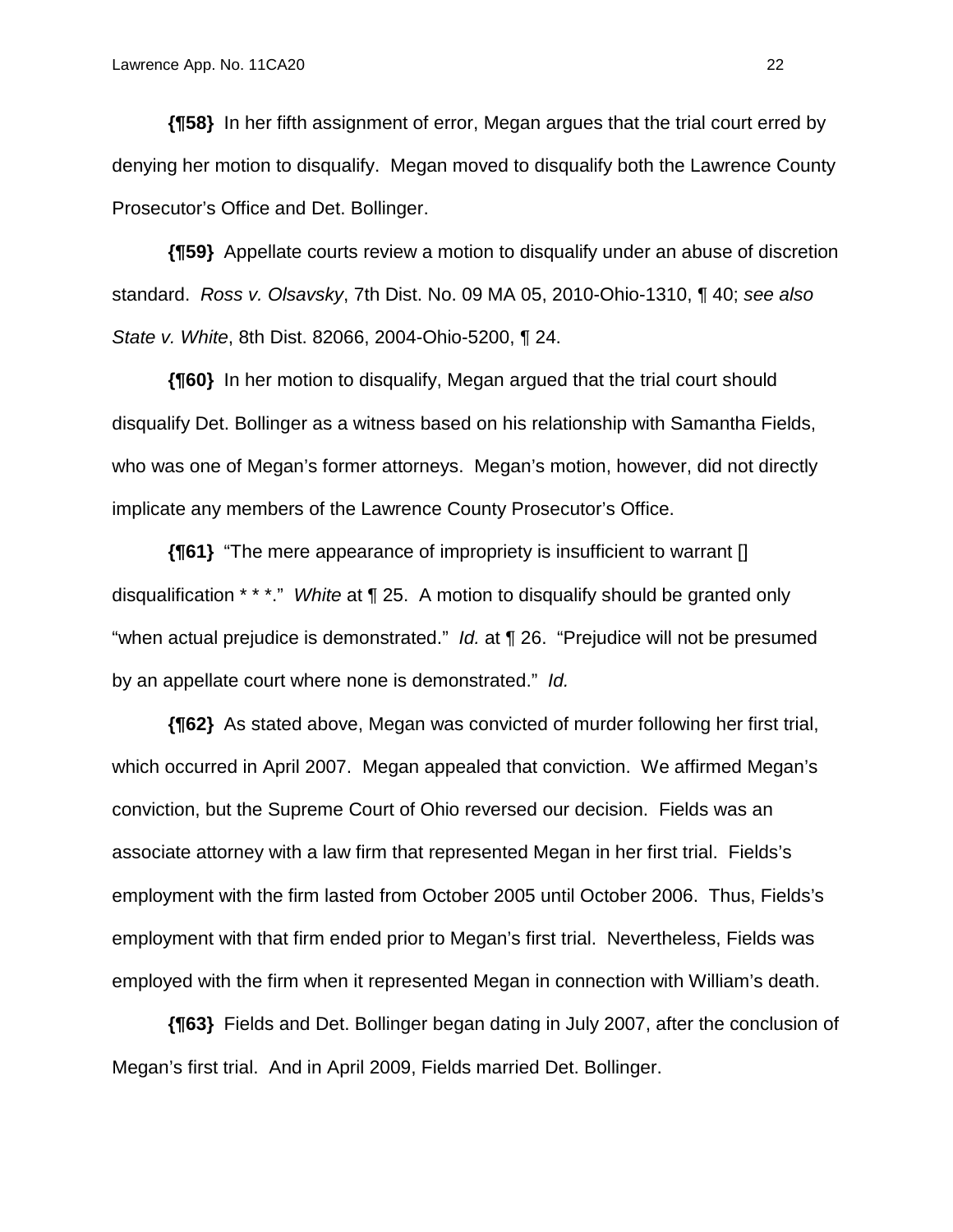**{¶64}** The trial court held a hearing on Megan's motion to disqualify, and the evidence at the hearing shows that Megan was not prejudiced by Fields's relationship with Det. Bollinger. Fields acknowledged that she had access to Megan's files while she worked at the firm. Fields also testified that she had a couple of conversations with Megan when Megan was in jail awaiting trial. Following one of those conversations, Fields took some of Megan's handwritten notes from the jail to the firm. Fields testified that she did not know the content of those notes. Fields also stated that she did not do legal research on Megan's case. Additionally, Fields testified that she did not have conversations with any partners at the firm regarding how Megan's trial would be conducted. Moreover, Fields did not recall overhearing any such conversations. The trial court specifically inquired of Fields as follows: "But you did not have any discussion or strategy or anything of that nature or help in the case preparation of discuss [sic] any of that with your partners in the murder case?" July 22, 2011 Pretrial Tr. at 49. Fields responded, "No I did not your Honor." *Id.*

**{¶65}** There was a discrepancy between Fields's testimony and Det. Bollinger's testimony. This discrepancy, however, does not demonstrate prejudice. Fields testified as follows regarding conversations she had with Det. Bollinger about Megan's case:

> Q. Okay, and during that time did you have conversations [with Det. Bollinger] concerning what was happening to Megan Goff?

A. We had some conversations about the appeal process and what the status of the appeal was.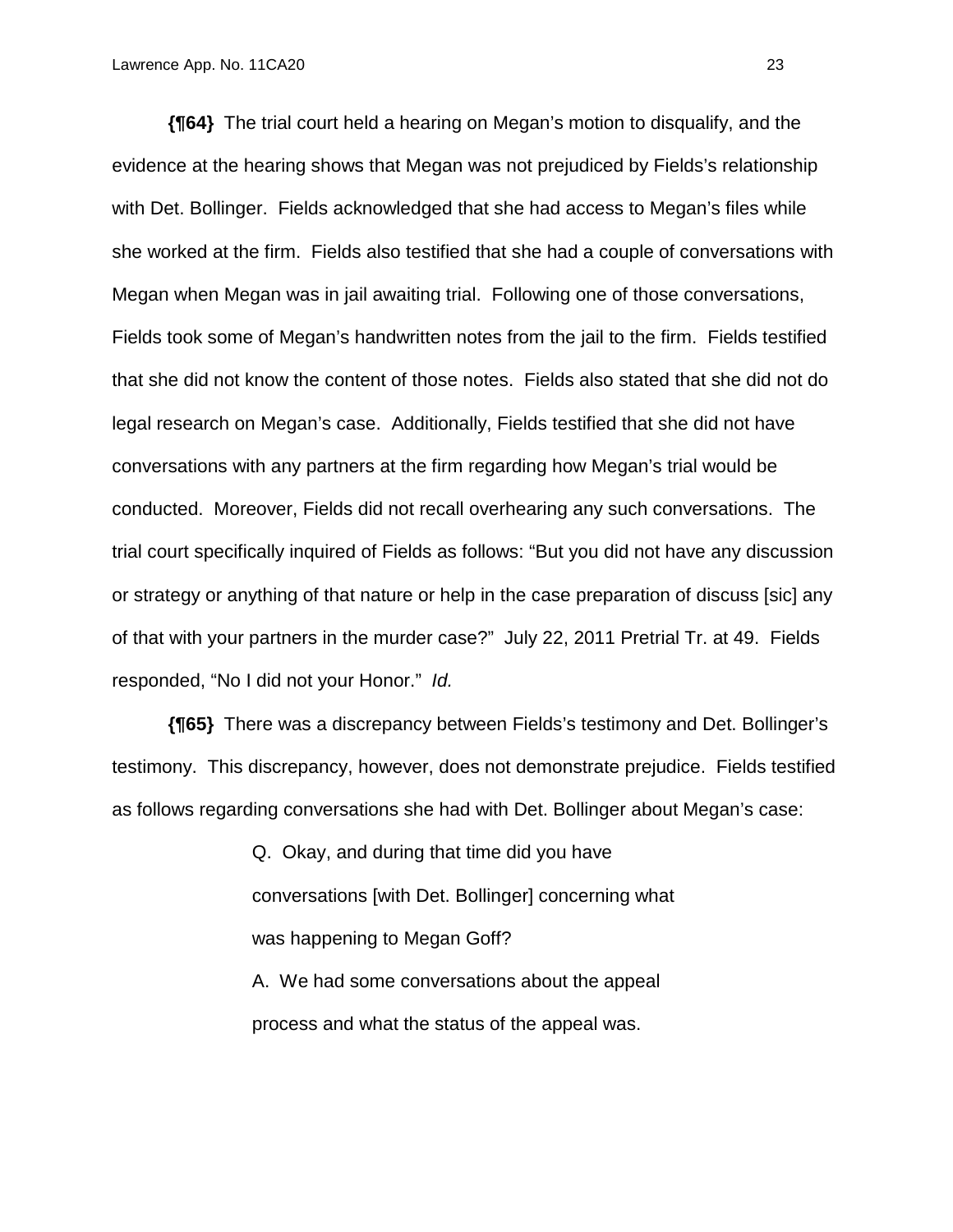Q. Did you have conversation [sic] when the appeal

in the Fourth District was affirmed?

A. Yes.

Q. Did you have further conversations after the

Supreme Court of Ohio reversed the decision?

A. Yes, just as to the status of that ruling. July 22,

2011 Pretrial Tr. 46.

**{¶66}** In contrast, Det. Bollinger testified as follows:

Q. So you were, you were married at the time this

Megan Goff case was going through appeal?

A. Through appeal yes.

Q. And you had discussions with your wife regarding that case?

A. No Mam.

Q. You never discussed that case?

A. No Mam.

Q. You were married to your wife when this Megan

Goff case was reversed by the Ohio Supreme Court?

A. Yes.

Q. In December 2010?

A. Yes.

Q. And you had discussions then with your wife

regarding this matter?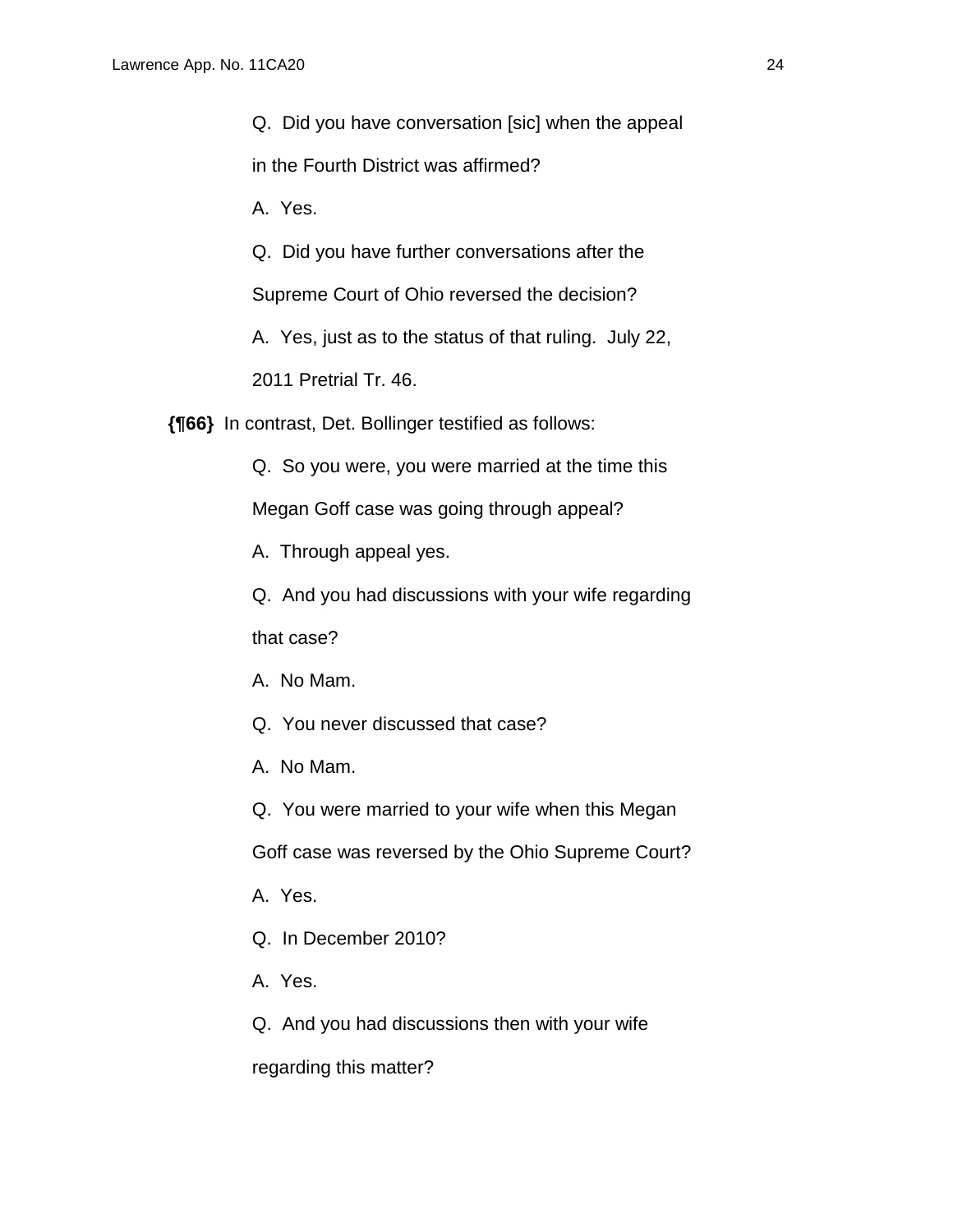A. I don't discuss legal cases. I don't even know who my wife represents on cases. We don't work any cases, she doesn't defend anyone on cases that I work, just not our topic of conversation at home. *Id.* at 53-54.

**{¶67}** Even assuming the discrepancy between Fields's testimony and Det. Bollinger's testimony creates the appearance of impropriety, the discrepancy does not demonstrate prejudice sufficient to warrant disqualification. At most, the testimony shows that Fields and Det. Bollinger discussed the status of Megan's appeal following her first trial. There is no indication, however, that Fields divulged any information to Det. Bollinger that could have disadvantaged Megan's defense. Thus, Megan has not demonstrated that Fields's relationship with Det. Bollinger prejudiced Megan's ability to receive a fair trial.

**{¶68}** Because Megan cannot show that she was prejudiced by Fields's relationship with Det. Bollinger, the trial court did not abuse its discretion when it denied her motion to disqualify Det. Bollinger and the Lawrence County Prosecutor's Office.

**{¶69}** Accordingly, we overrule Megan's fifth assignment of error.

**{¶70}** In conclusion, having overruled all of Megan's assignments of error, we affirm the judgment of the trial court.

### **JUDGMENT AFFIRMED.**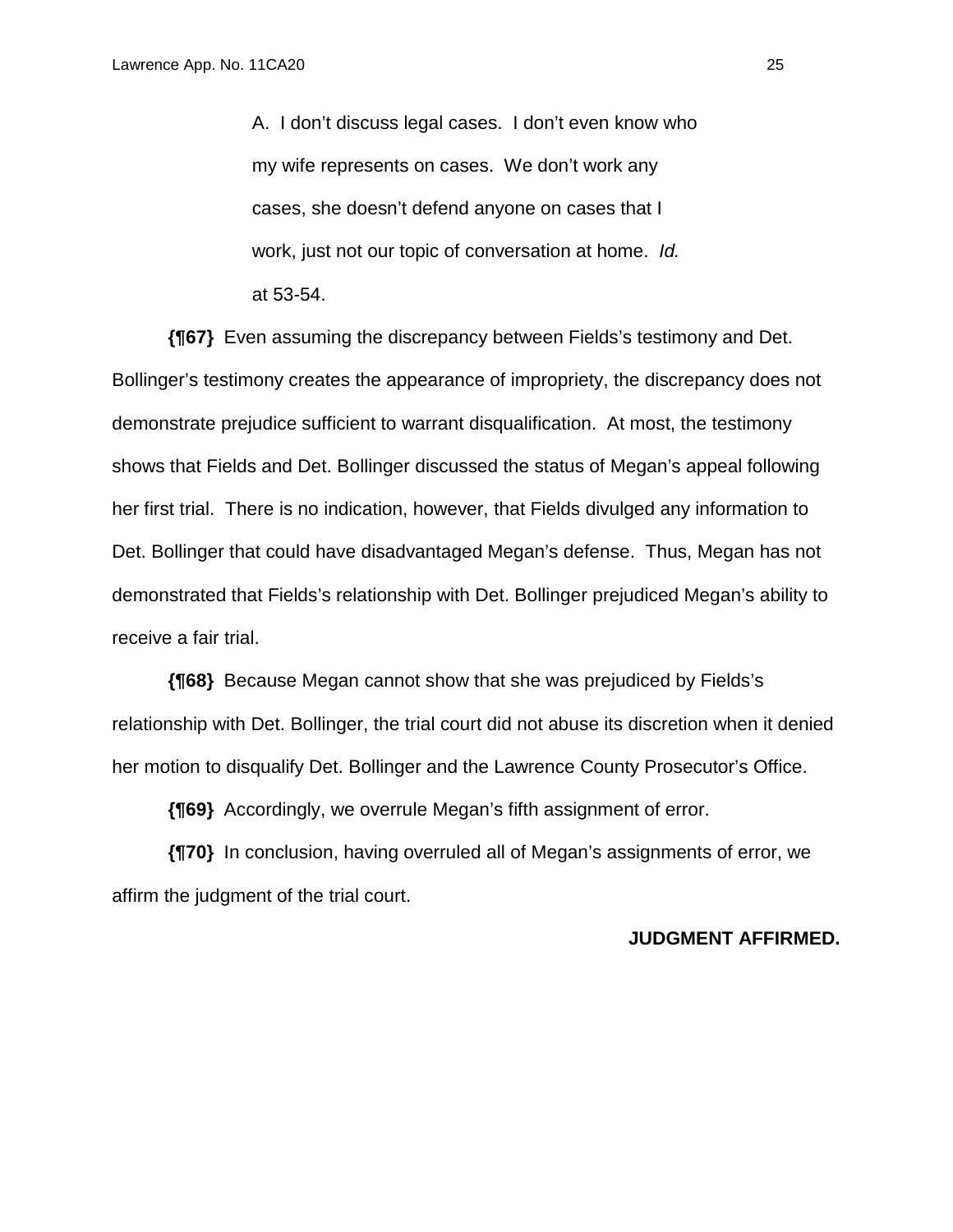Harsha, J., concurring:

**{¶71}** I concur in judgment and opinion on the second and fifth assignment of error but concur in judgment only on the first, third and fourth assignments of error. The principal opinion correctly cites *State v. Fulmer*, 117 Ohio St.3d 319, 2008-Ohio-936, ¶ 72; *State v. Mitts*, 81 Ohio St.3d 223, 228; and *State v. Wolons*, 44 Ohio St.3d 64, paragraph two of the syllabus, as holding the trial court is vested with discretion to determine whether the evidence warrants a requested jury instruction. However, the Supreme Court of Ohio has also held that requested instructions should be given if they are correct statements of the law applicable to the facts in the case and reasonable minds might reach the conclusion sought by the instruction. *Murphey v. Carrollton Mfg., Co.* (1991), 61 Ohio St.3d 585, 591. In *Murphey* the court went on to declare "In reviewing the record to ascertain the presence of sufficient evidence to support the giving of a[n] \* \* \* instruction, an appellate court should determine whether reasonable minds might reach the conclusion sought by the instruction." *Id.* And in *State v. Comen* (1990), 50 Ohio St.3d 206, paragraph two of the syllabus, the court held " \* \* \* a trial court must fully and completely give the jury all instructions which are relevant and necessary for the jury to weigh the evidence and discharge its duty as the fact finder." These directives indicate *de novo* review, not the abuse of discretion standard posited in *Fulmer*, *Mitts*, *Wolons* and the principal opinion.

**{¶72}** I realize one can justify using the latter standard by assuming *Fulmer* has overruled *Murphey sub silentio*. But in light of the inconsistency between the two lines of cases, the fact that *Murphey* and *Comen* have not been overruled, limited, or clarified, I continue to believe that the more appropriate standard of review remains *de*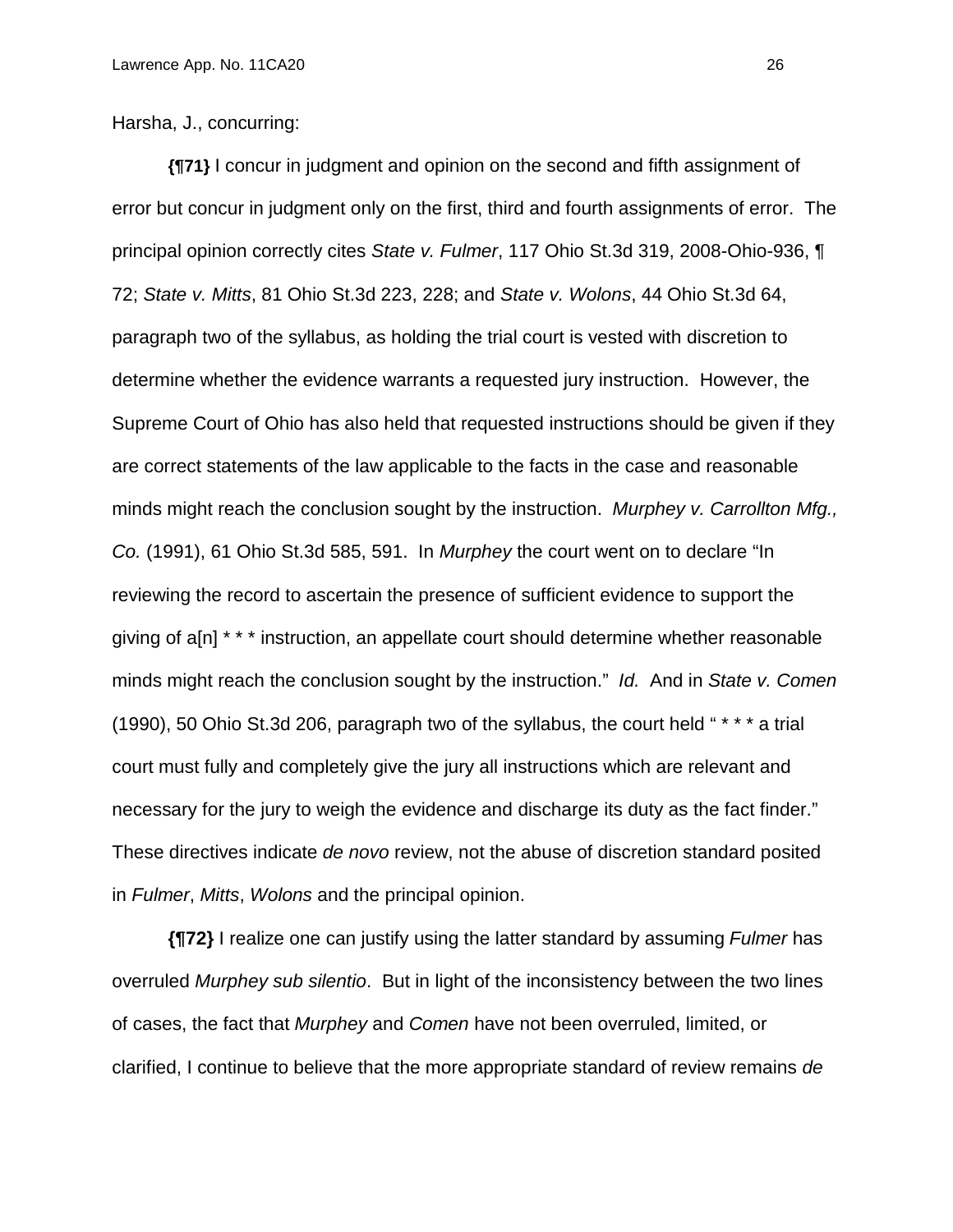*novo*. See *Murphey* (Harsha, J., concurring in judgment and opinion), and *State v. Powell*, 4th Dist. No. 00CA2562, 2002-Ohio-6158, ¶ 24.

**{¶73}** Finally, looking to the fourth assignment of error, I conclude there was no error because the evidence did not warrant instructions on involuntary manslaughter and the jury's duty to consider mitigating evidence. In other words, I believe the jury instruction was correct as given, rather than being erroneous but not prejudicial as the principal opinion concludes.